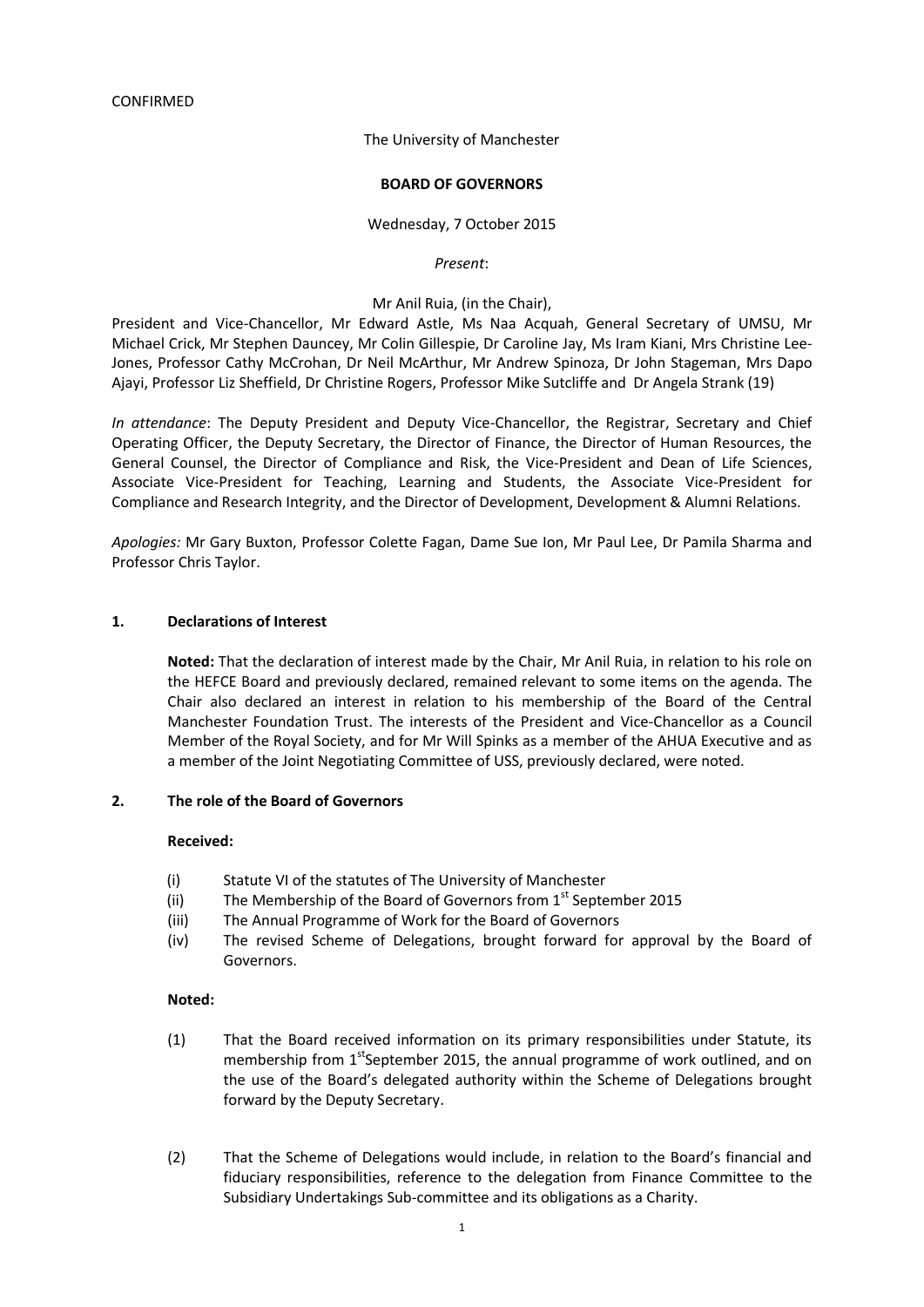(3) That the Scheme of Delegations had been reviewed since it last consideration by the Board and was presented for formal approval. Assuming this received approval, the Statement on Primary Responsibilities should be amended to reference it appropriately.

**Resolved:** The Board of Governors approved the Scheme of Delegations.

#### **3. Minutes**

**Noted:** That the minutes of the 8<sup>th</sup> July 2015 should be amended under Agendum 13 Board Committee Reports, (c) Staffing Committee, to specify that the authorisation agreed by the Board related only to staff identified as "at risk" on the redeployment scheme.

Confirmed: Subject to the amendment above, the minutes of the meeting held on 8<sup>th</sup> July 2015

### **4. Matters arising from the minutes**

**Received:** A report summarising ongoing actions or business consequent on decisions previously taken by the Board.

## **Noted:**

- (1) That the Deputy President and Deputy Vice-Chancellor provided an update on the Royce Institute. The £235m Sir Henry Royce Institute for Materials Research and Innovation, will be based at The University of Manchester with facilities at the founding partners, comprising the universities of Sheffield, Leeds, Liverpool, Cambridge, Oxford and Imperial College London. The institute will focus on developing 14 key areas of materials research, of which graphene will be one, grouped into four themes: Energy, Engineering, Functional and Soft Materials. Since the announcement, the University had been in detailed discussions with the Department for Business, Innovation and Skills on the business case, but the process had been subject to some delay. Further clarity had developed in relationship to the ownership of the building, which the University would seek to retain, and its placement on the University campus. Work was continuing on the governance model and workshops were being held with partners to discuss respective contributions.
- (2) That further to the discussion and information provided at the Board training event in June 2015, the Prevent Duty was published in late September. Under legislation, institutions now have to have "due regard to the need to prevent individuals from being drawn into terrorism". This means that institutions have a statutory duty to engage with the government's Prevent agenda. The government has published guidance setting out what steps higher education institutions are expected to take to meet this duty and further guidance, in relation to HEFCE's monitoring role in respect of the duty and its application within universities, is anticipated in November. An item on this would be provided at the February meeting of the Board of Governors, thereby enabling the Board of Governors to fulfil its responsibilities in relation to this Duty.

### **5. Summary of business** prepared by the Deputy Secretary

**Received:** A report prepared by the Deputy Secretary on the main items of business to be considered at the meeting.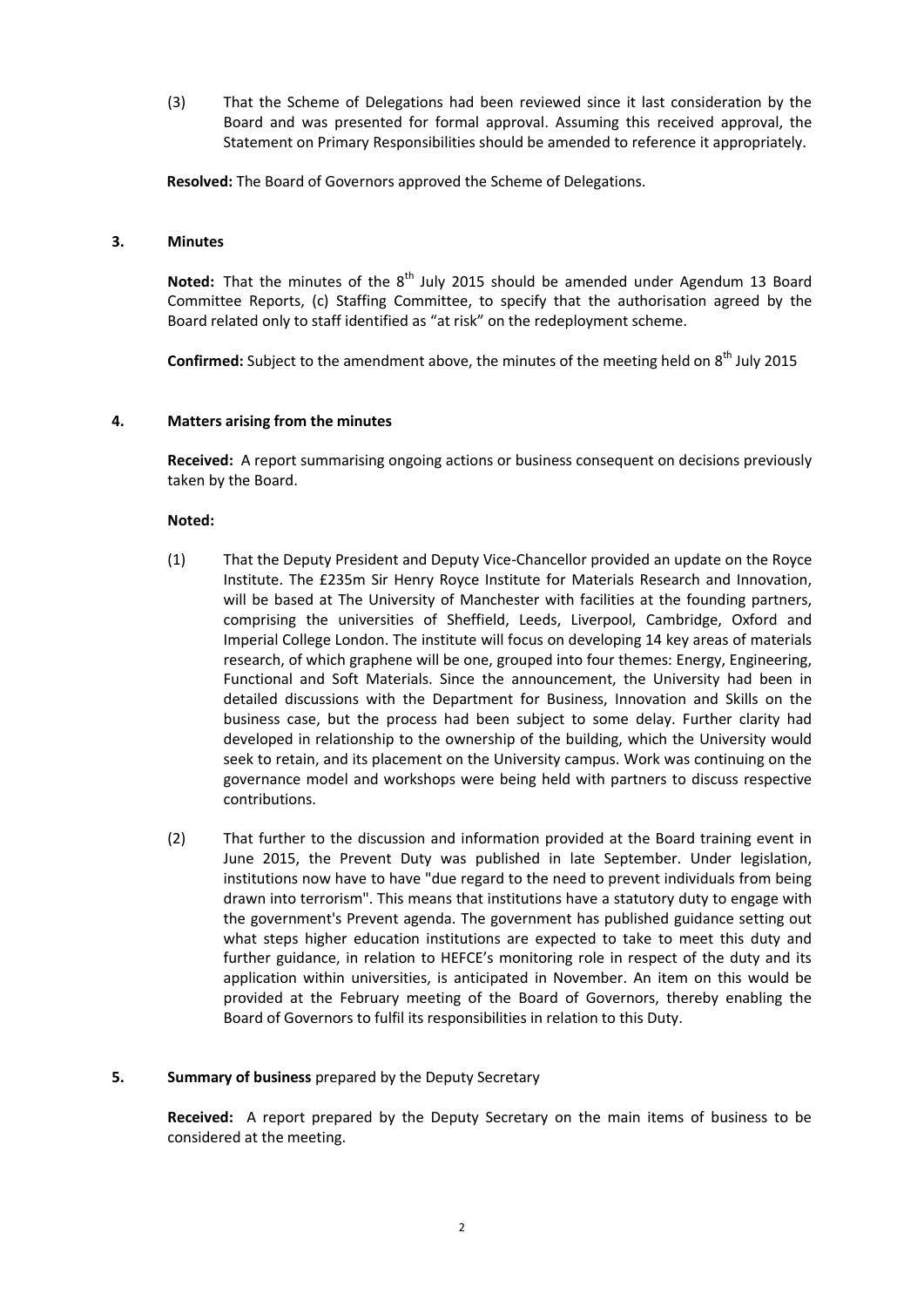# **6. Chair's report**

# **(a) HEFCE update**

# **Reported**

- (1) That the Higher Education Green Paper was likely to be published in mid-October. The paper was expected to provide further details on proposals for the Teaching Excellence Framework, Widening Participation, the future of Research Funding, a simpler regulatory landscape and ways in which the regulatory burden on HE Providers might be reduced.
- (2) That although the future role of HEFCE was unclear, as its funding responsibilities had reduced in recent years, it remained principal regulator in relation to exempt charities, provided regulatory oversight and remained responsible for elements of research funding.

# **(b) IT Transformation**

- (1) That the Chair of the Board of Governors had received a letter from the Campus Trade Unions in relation to the ongoing IT Transformation project. In acknowledging receipt, he had confirmed that he had decided to bring this to the attention of the Board and it was circulated to the Board in advance of the meeting.
- (2) That separately, because of its content and because the letter had been circulated within the University, the Registrar, Secretary and Chief Operating Officer had provided a response in his capacity as Head of the University's Administration. A copy of this response was also circulated to the Board.
- (3) That the Chair, supported by the President and Vice-Chancellor and the Registrar, Secretary and Chief Operating Officer provided an outline of the process through which the IT Transformation project had been brought forward. In terms of governance, it had been raised within the Board of Governors at the Planning and Accountability Conference in March, following an assessment undertaken within the University's IT Advisory Board. The proposals had then developed through the University's Change and IT Projects Subcommittee (of PRC) and the Board's Staffing Committee, in June 2015, had undertaken an assessment of the staffing implications and made the necessary recommendations to Chair of the Board of Governors, which were approved. This approval provided authority only for the operation of the voluntary scheme, noting that any further procedures would require further approval by the Board, through the Staffing Committee.
- (4) That the meetings with campus trade union meetings to discuss IT Transformation were described, in addition to the five formal consultations in relation to the Voluntary Severance scheme. As indicated above, the Board was advised that if the University moved to consider compulsory redundancies, the Staffing Committee and the Board of Governors would be required to approve this under Ordinance, and a separate consultation with the trade unions would be initiated, should this prove necessary.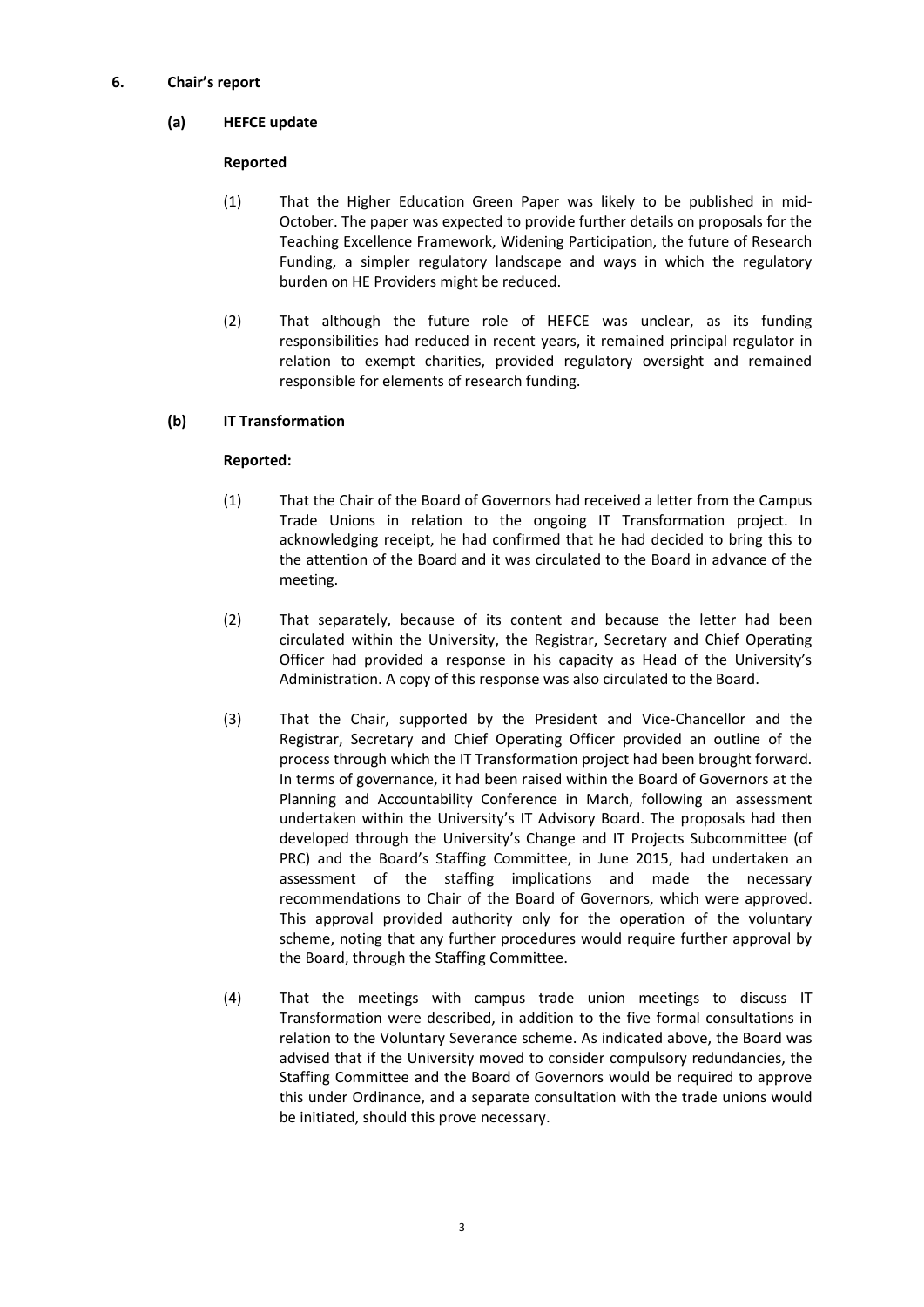- (1) That the Chair of the Staffing Committee confirmed that the Staffing Committee had given full and proper consideration to the staffing proposals resulting from IT Transformation and highlighted the comprehensive rationale that was brought forward to the Committee for the restructure. The Staffing Committee had therefore offered its full support and made the necessary recommendations.
- (2) That a Senate representative of the Board in Category 3 indicated that there was some concern among academic staff members that the rationale, changes and proposals had not been communicated effectively and that the University should ensure this was reaching relevant staff, including those in the wider academic community.
- (3) That the General Secretary of the Students' Union raised the timing of IT Transformation and proposals alongside changes to the redeployment scheme and implementation of the Review of the Life Sciences of Cognate Disciplines. In responding the President and Vice-Chancellor commented on the uncertainties of the current climate and the likely impact of future funding decisions. It was for this reason that action should not be delayed.
- (4) That the Board of Governors noted the need for careful risk management in determining and securing outsourcing options.

### **(c) Membership of Board Committees**

### **Reported:**

That the membership of the Board's principal committees and associated groups was follows:

AUDIT Mr Stephen Dauncey (in the Chair) Mr Mike Wildig (Independent Member) Dame Sue Ion Mrs Christine Lee-Jones Mr Edward Astle

NOMINATIONS The Pro-Chancellor (Mrs Gillian Easson) (in the Chair) Appointed by the Board of Governors Ms Iram Kiani Mr Andrew Spinoza Professor Chris Taylor Nominated by the General Assembly Professor Sir Robert Boyd (re-elected from 1 September 2015) Mrs Catherine Barber-Brown (elected from 1 September 2015) Mrs Susan Lipton (elected from 1 September 2015) Mr Wakkas Khan Vacancy (elected position)

FINANCE Dr John Stageman, (in the Chair) Dr Neil McArthur Mr Paul Lee Mr Colin Gillespie (from 1 March 2015)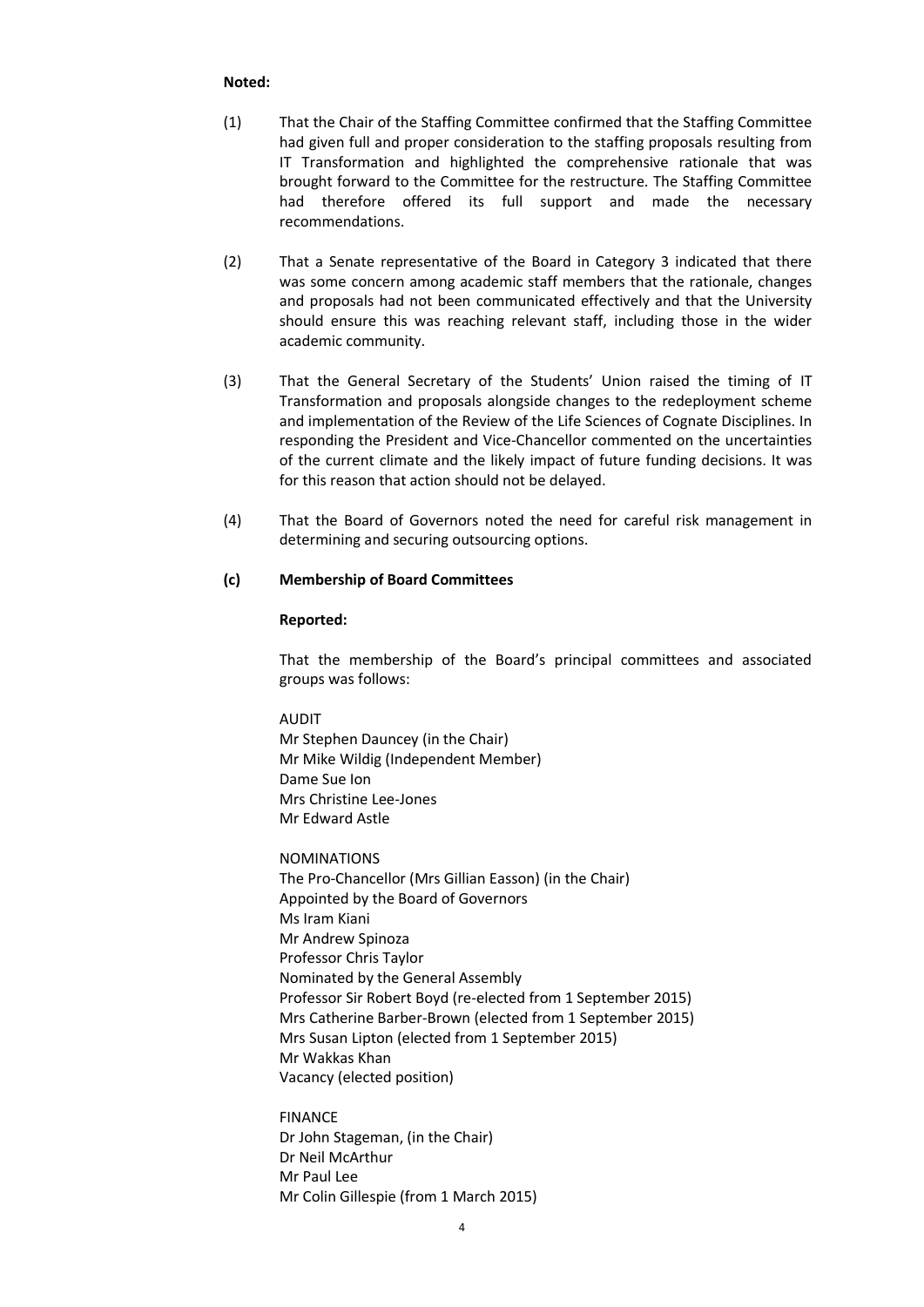Mrs Dapo Ajayi (from 1 September 2015) Professor Colette Fagan The President and Vice-Chancellor (ex officio) The General Secretary of the Students' Union (ex officio)

STAFFING Mr Edward Astle, (in the Chair) (from 1 September 2015) Mr Paul Lee Mr Anil Ruia (from 1 September 2015) Dr Caroline Jay Professor Colette Fagan

# REMUNERATION

The Chair of the Board of Governors (in the Chair) Mr Colin Gillespie (from 1 September 2015) Mrs Christine Lee-Jones Dr John Stageman (ex officio, as Chair of the Finance Committee) The President and Vice-Chancellor (except in relation to matters affecting the remuneration of the President and Vice-Chancellor) (ex officio)

SUBSIDIARY UNDERTAKINGS SUBCOMMITTEE Dr John Stageman (in the Chair) Mr Colin Gillespie (from 1 September 2015) The President and Vice-Chancellor (ex officio) Vice-President (Vice President Research and Innovation) Registrar, Secretary and Chief Operating Officer

REPRESENTATIVES ON OTHER UNIVERSITY COMMITTEES (excludes ex officio positions) Mr Michael Crick , Manchester University Press Board Mr Gary Buxton (from 1 September 2015), Mrs Christine Lee-Jones and Dr John Stageman, Awards and Honours Group.

# **(d) Draft Standing Orders**

### **Reported:**

- (1) That under Statute VIII, and subject to the laws of the University, the Board, and Senate shall each have power to separately make, amend or revoke standing orders governing the proceedings of their meetings and the conduct of their business.
- (2) That these Standing Orders shall apply to the Board of Governors and its subcommittees. Subcommittees shall be defined as those permanent and regular committees with fixed membership specialising in the consideration of particular areas of business within the remit of their parent body.
- (3) That the Standing Orders had been brought forward following the review of Board Effectiveness undertaken in the previous academic year.

**Resolved:** That, with minor amendment, the Standing Orders should be approved.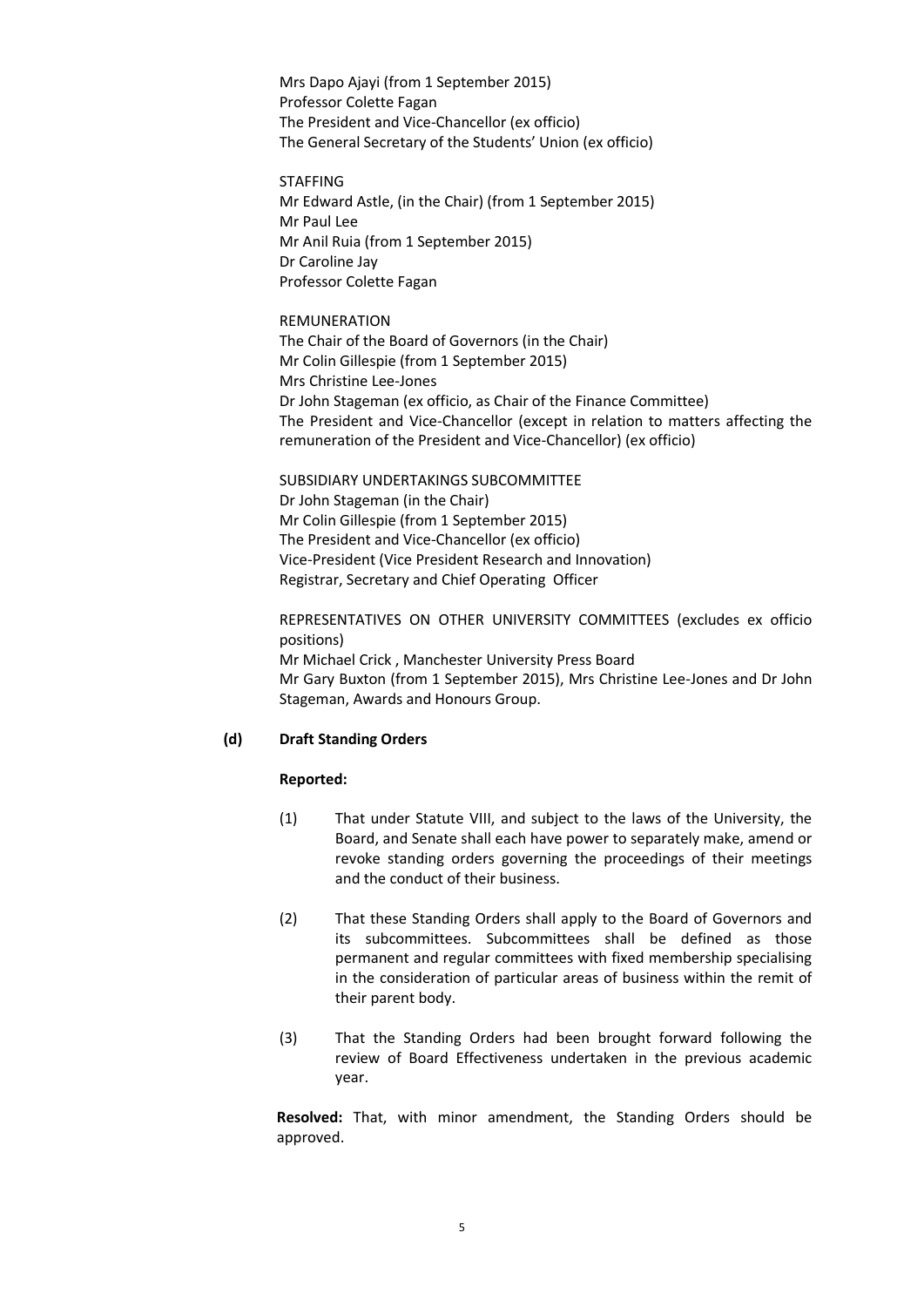## **7. Secretary's report**

**Noted:** Following the recent call for nominations within the University, Professor James Thompson had been appointed as the Senate Representative on the Planning and Resources Committee, for a three year term with effect from 1 September 2015, there being no need for a ballot of Senate members.

# **8. Report from the Division of Development and Alumni Relations and Report from the Gift Oversight Group**

**Received:** The Annual Report of the Gift Oversight Group to the Board of Governors was provided for the information of the Board of Governors. In addition, the annual progress report on the work of the Division of Development and Alumni Relations was provided for consideration by the Board of Governors**.** The Director of the Division of Development and Alumni Relations attended for this item.

- (1) That Professor Martin Humphries presented the annual report from the Gift Oversight Group to the Board of Governors. Also provided was a progress report on the work of the Division of Development and Alumni Relations which was presented by Mr Chris Cox.
- (2) That the Gift Oversight Group (GOG) has held five meetings in 14/15 and considered 49 gift approaches of which 48 had been approved and one had been declined. This was a 25% increase in the number of gift approaches considered by the Group compared to 13/14.
- (3) That all gifts of above £100,000 in value or any gift which will bring a donor's cumulative giving to £100,000 must go to the Group for consideration against criteria approved by the Board. In addition, it is the responsibility of the Director of Development to ensure that any other gifts below £100,000 where he considers that any potential ethical or reputational issue may arise must also go to the GOG for review and consideration.
- (4) That the Chair, Professor Martin Humphries, Vice-President & Dean, Faculty of Life Sciences, took on the role of Chair from January 2015, succeeding Professor Ian Jacobs, Vice-President & Dean, Faculty of Medical and Human Sciences. He was supported by the Deputy Chair - Professor Nalin Thakkar, Associate Vice-President (Compliance, Risk & Research Integrity). The other members were as follows:
	- Professor Kersti Borjars, Associate Vice-President (Teaching, Learning & Students)
	- Dr. Nick Merriman, Director of Manchester Museum
	- Mr. Steve Mole, Director of Finance
	- Mr. Chris Petty, General Counsel
	- Professor James Thompson Associate Vice-President, Social Responsibility
- (5) That no special meetings were convened beyond standard meetings this year and no cases required consultation with the lay member of the Board of Governors nominated for this purpose (Mr Robert Hough). Sue Ion, Deputy Chair of the Board of Governors, will take on this role from 2015/16 onwards in succession to Robert Hough.
- (6) That minor amendments were made to the due diligence template during the year. The Group feels comfortable that the criteria used to assess each donation and the information made available to members provides sufficient detail and context for their decision-making processes.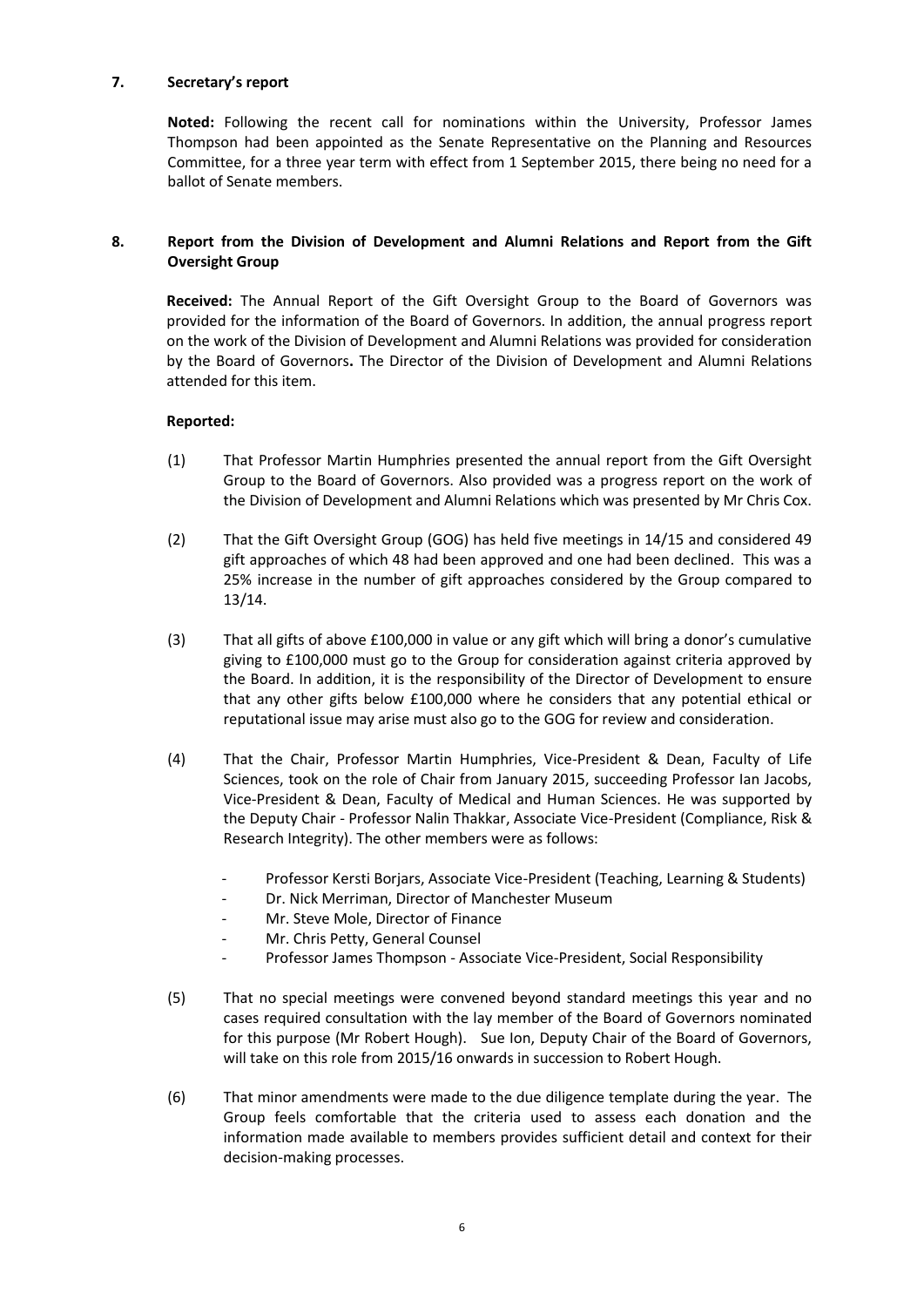- (7) That a streamlined process for 'repeat' donors continues to be used (i.e. for donors previously considered and approved by the Group, where a further gift is to be asked for or has been offered). This ensures that any matters of relevance which had come to light since the Group's original decision are brought to the attention of the Group.
- (8) That strengthening of the research team and associated information resources during the year within the Division of Development and Alumni Relations (DDAR) assisted the work of the Group. The Group has continued to review its procedures as part of its commitment to best practice in gift acceptance processes. While no matters of concern have been identified, a further thorough review is planned for the coming year.
- (9) This was the second publication of an annual review document of the Division of Development and Alumni Relations, which aimed to inform a wide range of external and internal stakeholders about the Division's work, including donors, alumni, University leaders, student volunteers, and academic or Professional Support Service staff colleagues.
- (10) That as was highlighted, the 13/14 year had represented something of a breakthrough year in terms of philanthropic income, which doubled to £19.5M. As a result, the Division increased the previous income target for 14/15 (the year reviewed in this document) from £13.5M to £17.5M, planning for a stronger position from which they could build towards an increased target of £35M in cash income per annum by 2020. As the report outlined, the generosity of a wide range of donors has meant that, with £18.0M received, this was ahead of both original and increased targets.
- (11) That the year saw a number of new developments, including the University's first Philanthropy Day, where over 600 donors engaged across campus, and where the Division inaugurated two new major donor circles, the Beyer and Langworthy Circles, named after two landmark 19th century philanthropic supporters of the University. Numbers of alumni engaged directly in student recruitment and experience projects, and alumni donor numbers, both rose strongly again to new record highs, and alumni response to social media communications saw the University clearly leading the UK University 'pack'. The Division's work was recognised through a number of national and international awards during the year, including a 'Highly Commended' award at the Times Higher Education University Awards in the 'Outstanding Fund-raising and Alumni Relations team' category, and multiple UK and international awards for partnerships engaging alumni with the careers and employability agenda, including a Bronze Award at the CASE International 'circles of excellence' award.
- (12) That the year also saw the largest personal gift yet in the University's history, the £15M pledged commitment to Manchester Business School by Lord David Alliance of Manchester and his Family Foundation (of which the first £2m is included in the income figures above). This would help transform the School's facilities and provide flexible funding to attract and support the very best students, teachers and researchers.

- (1) That the Group operate with a clear distinction in respect of grants and gifts. Grants or contracts will differ in that the external entity will typically fund activity with a defined scope and purpose undertaken by the University with the expectation of an outcome that directly benefits or is of use to the provider. While gifts will typically provide more latitude to the University in terms of their application, there may still be restrictions agreed on their application.
- (2) That an area of challenge for the Group is in respect of conducting due diligence on donors based overseas, or whose principal areas of business activity are overseas. In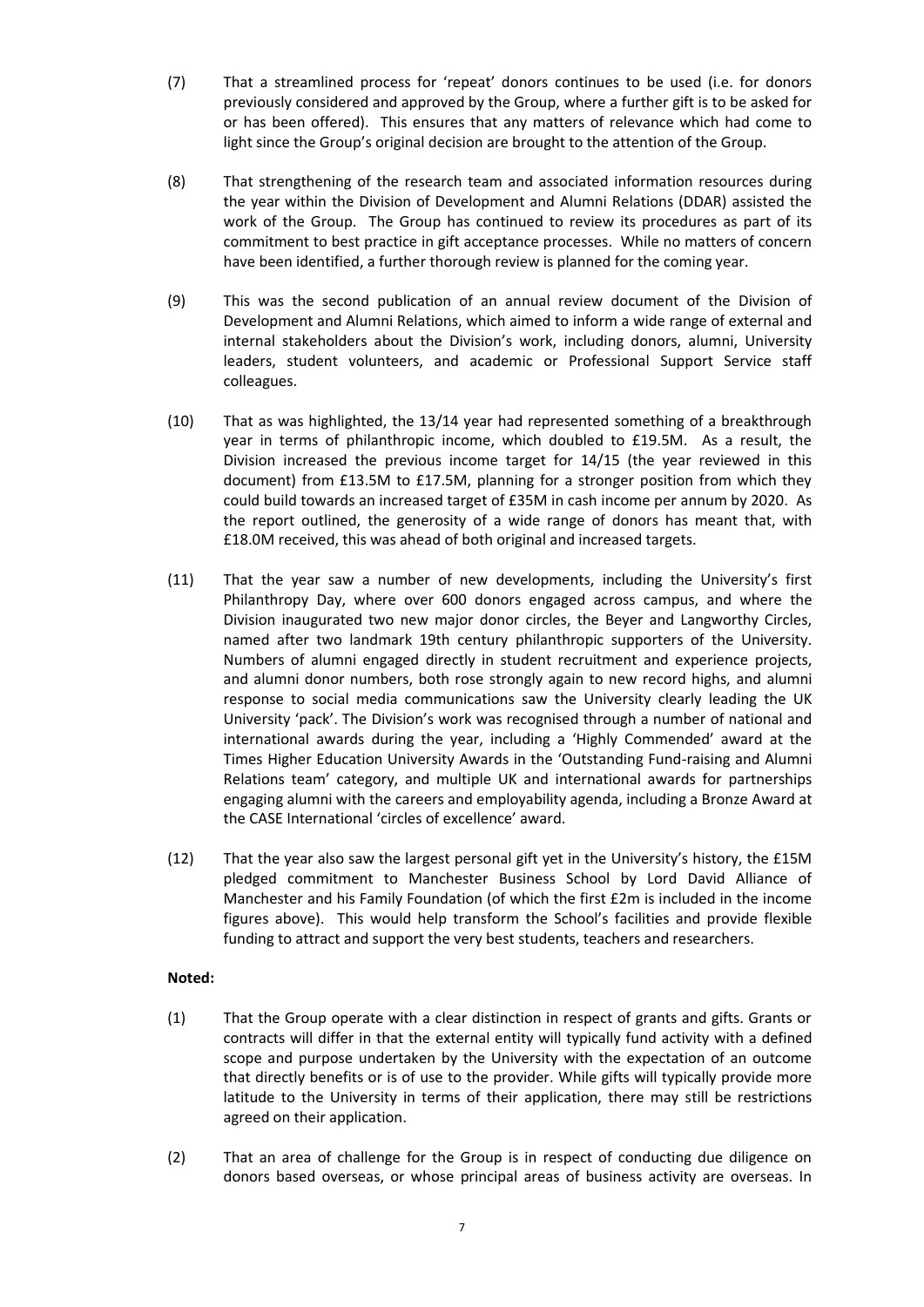some circumstances this can mean that it is difficult to acquire the material required to reach a fully informed judgement.

- (3) That one potential gift that had been declined because the due diligence had raised some concerns and, in addition, the Group had been unable to gather additional information or assurances on the source of funding proposed.
- (4) That as the Group is heavily reliant on information gathering, the Group was asked if there was sufficient resource to deliver the due diligence reports required. In response, Professor Humphries provided an assurance that the quality of the due diligence work undertaken by the Division was sound, and that the capacity was there to deal with additional cases.
- (5) That in considering Research or Sponsored awards, assessment and due diligence is also undertaken and a key consideration is the ability of the University to provide open access to findings and re-use, where issues in relation to ownership of intellectual property permit.
- (6) That in respect of large scale commercial providers, whose owners or directors might make donations to the University in a private capacity, the open procurement rules and strict application of criteria in associated procedures prevented unethical benefit. In addition, there was also a robust assessment undertaken in the gift acceptance process.
- (7) That the Board of Governors acknowledged the team effort in delivering such a successful year in terms of the Division, while noting that the financial outcome was not the focus, rather the aims and outcomes and what could be delivered in partnership with our alumni and stakeholders.
- (8) That members noted the breadth and depth of alumni with extensive, high level experience and contacts in areas where the University has prioritised the need for advisory networks, critical friends and influencers, and recognised that Board members may be able to support and provide introductions as part of this work.
- (9) That members also asked about the alumni support for entrepreneurialism among students and they were informed that there were alumni and donors (notably in Graphene) providing advice to student start-ups. Although UMI<sup>3</sup> is very successful in comparison to the sector and the successes of some spins-out was comparable to US levels of performance, the prevalence of student-led start-ups was low.

# **9. Report of the Research Compliance Committee**

**Received:** The annual report of the Research Compliance Committee. The report was presented by Professor Nalin Thakker, Associate Vice President for Compliance, Risk and Research Integrity.

- (1) That this was the first report to the Board of Governors outlining the activities of the University's Research Compliance Committee (RCC).
- (2) That RCC is responsible for ensuring that the University has appropriate policies, procedures and facilities in place to assure itself of compliance with external legislation and regulations affecting research.
- (3) That the report seeks to provide assurance to the Board of Governors that the University is compliant with external regulation/legislation and has processes in place to manage quality and risks.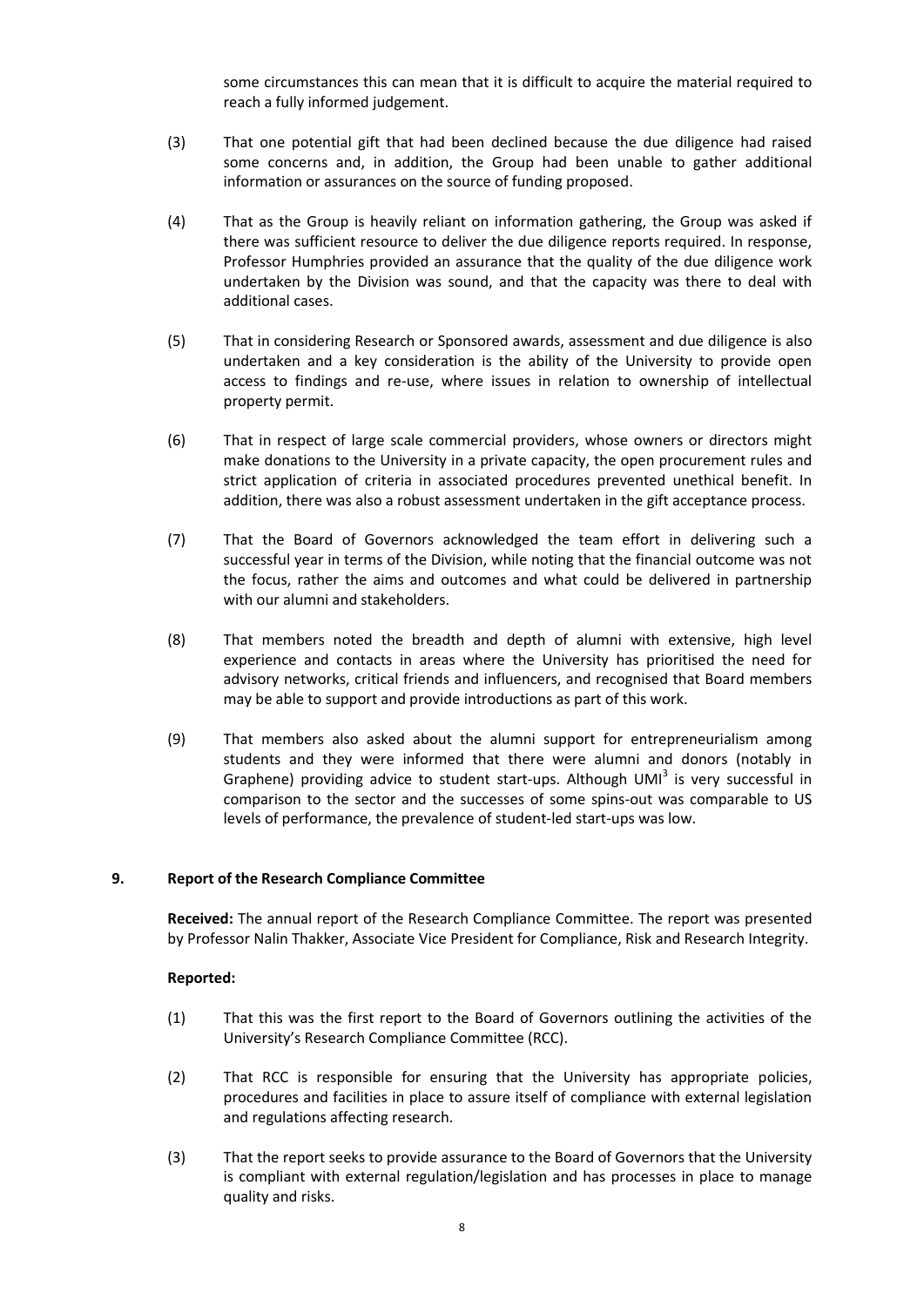- (4) That the drivers for the presentation of the Report included the Clinical Trials Directive, the requirements and standards set by the Human Tissue Agency, and those set by other regulatory bodies and agencies. This consistency of approach and oversight had been introduced in recent years to provide additional assurances and ensure a joined-up and structured approach to standards.
- (5) That, through the oversight of the Research Compliance Committee, chaired by Professor Nalin Thakker, roles and responsibilities had been clearly identified, accountability had been set and agreed, and those appointed to these responsibilities had been charged with bringing forward standard operating procedures, systems of quality assurance and appropriate monitoring.
- (6) That this inclusive approach is seeking to control, limit and mitigate risk, recognising that the reputational damage arising from a material failure would be significant and could lead to significant financial penalties and disruption. Notably, for this institution, the suspension of the University's licence to conduct tissue work would affect activity in more than thirty areas.

- (1) That the Board commended the Associate Vice President for Compliance, Risk and Research Integrity for a clear and comprehensive report, and on his leadership of the movement from a distributed model towards a consistent approach that identified responsibilities and provided clear oversight.
- (2) That members of the Board also asked about the oversight of animal work. The Associate Vice President for Compliance, Risk and Research Integrity provided information on a detailed review of the University's animal facility, which had concluded that operations were sound with good practice identified and a number of minor recommendations to pursue. This review had followed reports of concerns at Imperial College in respect of its duty to maintain legal animal welfare standards. The Board were also provided with additional information on small animal work within the University's research and, for any members seeking additional information or assurances, a visit to the facility could be arranged. Given the controversial nature of such research work, the University was also mindful of the risks in relation to terrorist activity and relevant action plans had been agreed.
- (3) That in responding to questions about additional assurance and committees, Professor Thakker provided additional information on the representation he provided across compliance committees and how this reporting is brought together within the Research Compliance Committee. The Annual Performance Review process also documents local levels of compliance and provides additional checks and balances. Emerging risk is also addressed within the Risk and Emergency Management Group, and then referred to standing committees as appropriate.
- (4) That the oversight of radioactive substances was controlled through the oversight of the Safety, Health and Environment Committee.

## **10. President and Vice-Chancellor's report**

**(a) The Report of the President and Vice-Chancellor to the Board of Governors Reported**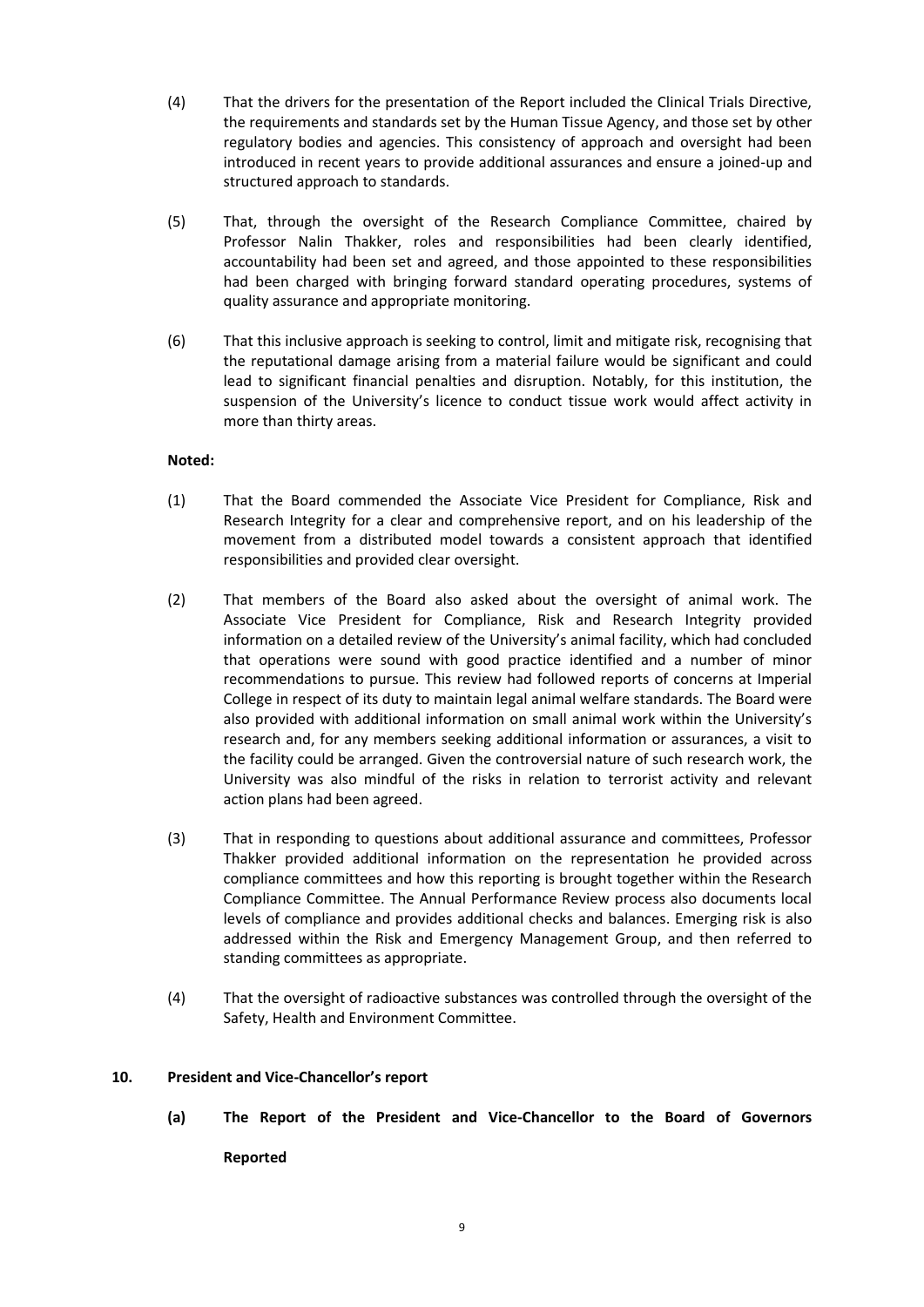(1) That since the Board last met, the Chancellor of the Exchequer, George Osborne, has delivered his Summer Budget Statement. Key announcements relating to higher education were:

• the conversion of undergraduate student maintenance grants (excluding the Disabled Students' Allowance and childcare grants) to loans for new students from England from 2016–17, with repayments at the same threshold as tuition fee loans (£21,000);

• the increase of total maintenance support allowance for these students to a maximum of £8,200 per year (with an additional London weighting for those studying in London), operating on a similar sliding scale to existing maintenance grant payments;

• the launch of a consultation on freezing the current student loan repayment threshold for English students at £21,000 for five years;

• the introduction of inflation-linked rises in tuition fees for those English institutions

'offering high quality teaching'; and

• the creation of new 'Regius Professorships' to recognise scientific excellence in universities across the UK, to be awarded near to the Queen's 90th birthday.

- (2) That the Budget did not formally set the departmental spending envelope, nor did it announce what period the spending review would cover, though as the Department for Business, Innovation and Skills (BIS) is 'unprotected' it is likely to be subjected to the need for significant saving, probably in addition to the savings already announced. Accordingly HEFCE is continuing to urge institutions to exercise prudence.
- (3) That as the University enters the CSR period, along with a number of institutions in the sector, the President and Vice-Chancellor reported that the University was likely to return strong financial performance figures for the 2014-15 academic year. However it would expect to see a very significant erosion of surpluses in future years which will pose problems for planned investment in infrastructure and people. This will add complexity to messaging both internally and externally, especially as actions are taken to ensure that it able to withstand the challenges ahead.
- (4) That for Manchester this means that the University needed even more focus on generating income and making savings in order to meet likely cuts while financing existing commitments and still investing to realise its ambition to be a leading global university. To this end the University would continue to be focused on developing additional income streams (for example philanthropy, improved cost recovery on RGC grants, including more effective pricing, and distance learning). The University would also develop proposals for supporting its international agenda (particularly in US and emerging markets) and to have an ambitious presence in the distance learning market. To complement this, attention was also focused on securing efficiency savings, notably, sharing of research infrastructure, efficiencies in how teaching and assessment is organised and delivered, standardisation of processes, including in IT, a major transformational project to meet future IT needs. In addition, the University would seek to ensure that it was well placed to realise any opportunities that might arise, particularly for capital, as the Government seek to invest in areas that progress their plans. The University was, therefore, working closely with the City and region to identify a number of "asks" that might create opportunities.
- (5) That maximizing the quality and number of the 2015 student intake, while being mindful of the importance of the student experience and widening participation, has been an ongoing priority for the 2015 student recruitment cycle.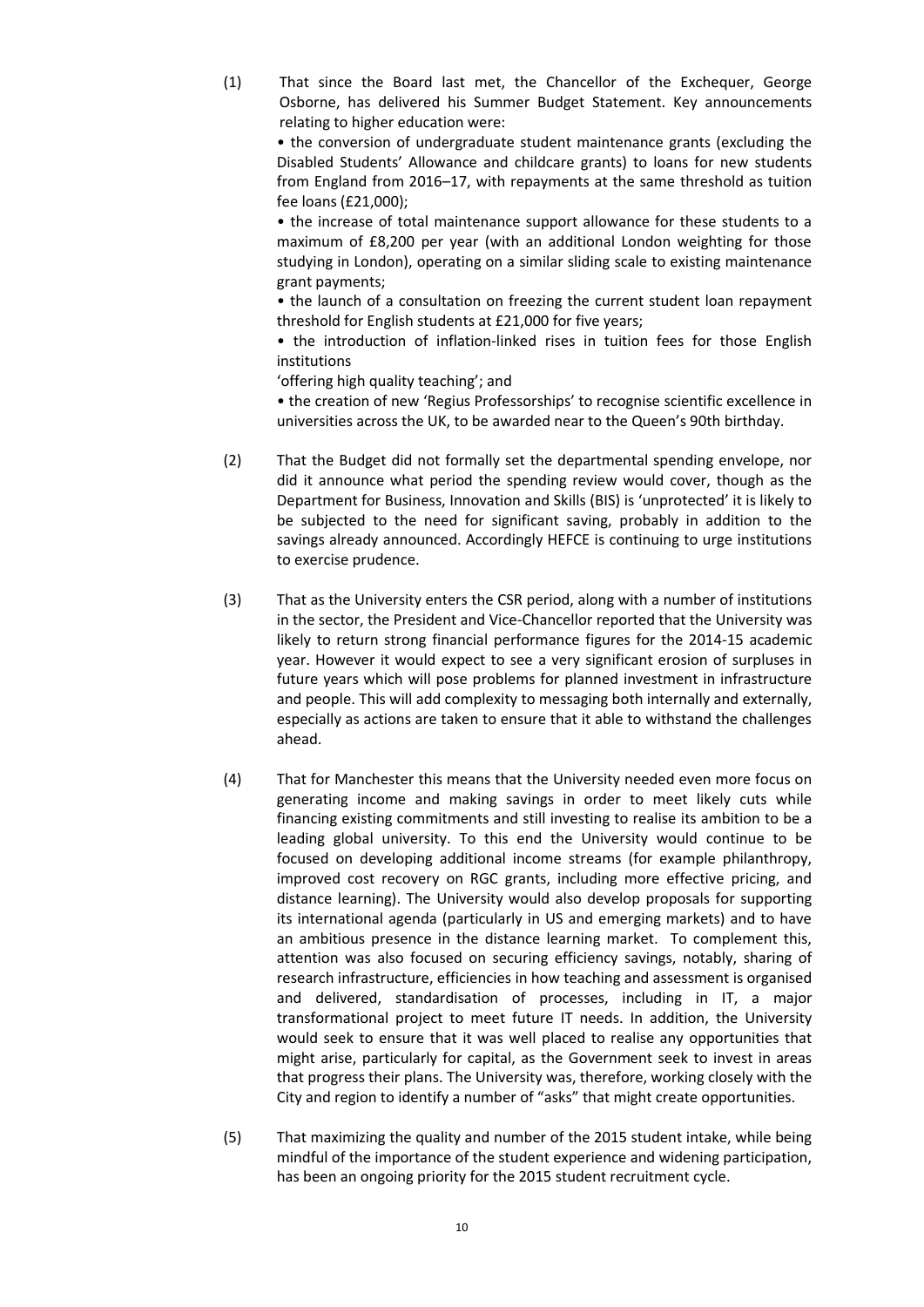- (6) That students are at the very core of the University's mission as an educational institution, and assuring a high quality educational and wider experience is one of its highest priorities. This year the University have completed surveys for taught students on both undergraduate (National Student Survey NSS) and postgraduate programmes (Postgraduate Taught Experience Survey PTES).
- (7) That the "Academic Ranking of World Universities" (ARWU), is generally regarded by research-led universities around the world as one of the most reliable of international rankings. Manchester has previously identified the ARWU Index as a primary indicator of its international standing and competitiveness and continues to attach importance to its findings. However, as the President and Vice-Chancellor had highlighted previously, the ARWU does not assess most of its disciplines in humanities or in subjects allied to medicine, many of which are particularly strong in Manchester. That is why, in the refresh of Manchester 2020 approved by the Board in July, the Board and University have adopted the new key performance indicator for global standing, which will be monitored through a wider range of international rankings: "To be recognised as one of the 25 leading universities in the world, with 20% of subject areas in the top 20, as measured by our position in international league tables."
- (8) That Professor Richard Reece, Associate Vice-President for Teaching, Learning and Students provided an additional report on student numbers, noting that UG performance was on target and that numbers of postgraduate taught students was slightly above target. The number of postgraduate research was, however, slightly down on target. International recruitment had remained steady, with over 10,000 international students studying at the University.

- (1) That the Board recorded its gratitude to all the staff involved in recruitment and admissions of students, centrally and in Faculties and Schools, for the contributions they have made to realising the 2015 student intake, especially given all the complexities and uncertainties associated with this year's admissions cycle.
- (2) That members of the Board commented upon league table performance and the component effect of NSS performance on the position of the University in some of the tables. There had been some debate about changes in tables and, for some, issues with their credibility. The University would seek access to the methodology of these tables, noting that some of the component measures have a disproportionate effect on overall position. In some of those measures the University would seek to improve performance, for others the considerations that drive the measure would require additional reflection and investigation (e.g. proportion of first and upper second class degrees offered). In addition, for some of the measures, there was a significant lead time between changes made and their realisation within league table measures.
- (3) That further information on NSS performance would be provided to Board members at the Planning and Accountability Conference.

### **(b) Report from the Director of Compliance and Risk**

**Received:** A report from the Director of Compliance and Risk on risk issues within the University and including the Quarter 2 Accident Statistics.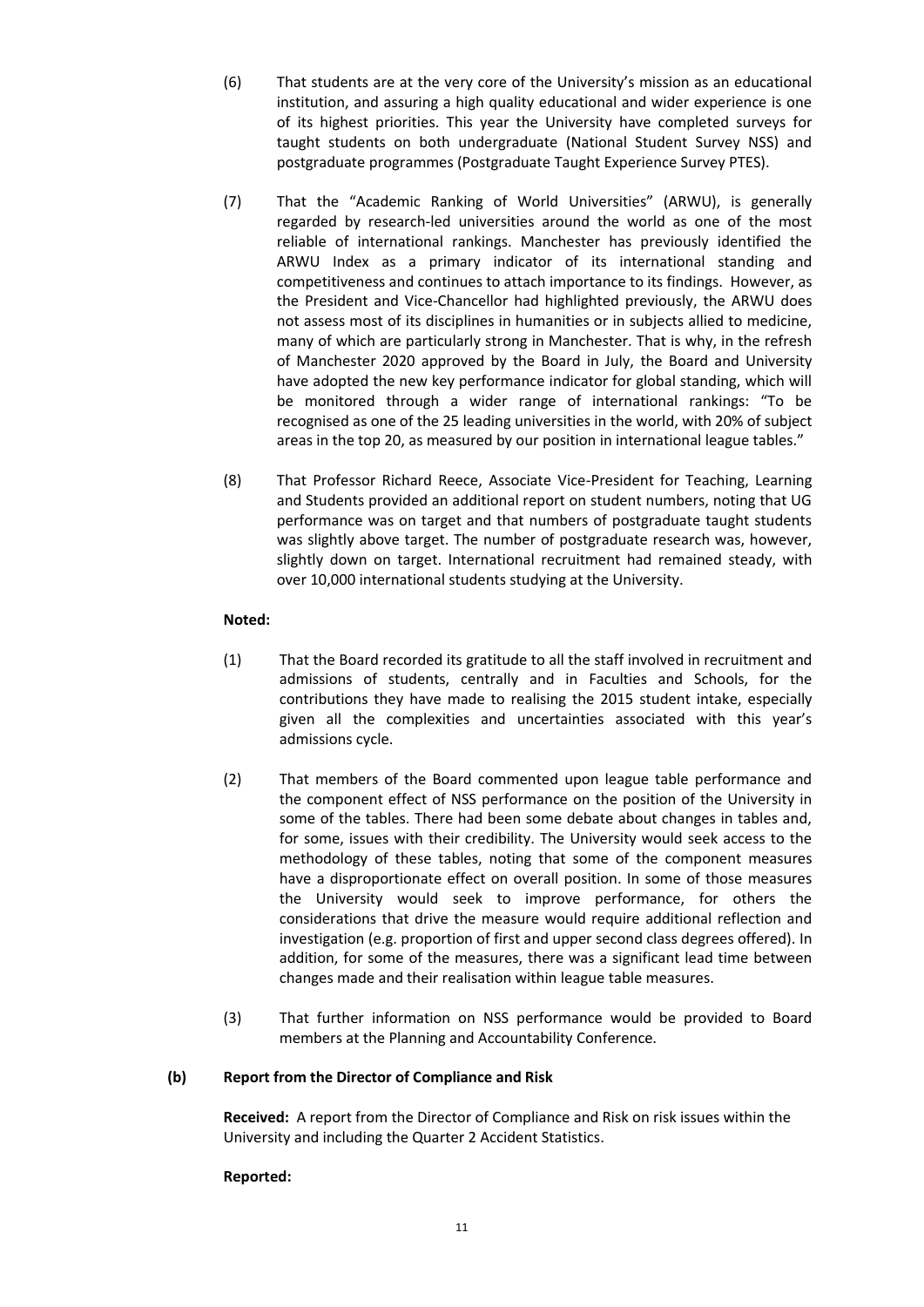- (1) That a significant accident had occurred on campus involving a contractor and this was being investigated.
- (2) That the statistics from the second quarter had shown a rise in the number of accidents reported. This could possibly be attributable to some campaign work that the University had undertaken, which had resulted in increased reporting of incidents, however, further analysis was underway in order to better understand the rise in reports.

## **(c) Report to the Board of Governors on exercise of delegations**

## **Reported:**

(1) That acting on behalf of Senate and the Board of Governors, and on the recommendation of the relevant Head of School and Dean of the Faculty, the President and Vice-Chancellor awarded the title of emeritus/emerita professor to:

Professor Sandra Downes, School of Materials, with effect from 4<sup>th</sup> June 2015 Professor George Thompson OBE, School of Materials, with effect from 1<sup>st</sup> August 2015. Professor Christine Barrowclough, School of Psychological Sciences, with effect from  $1<sup>st</sup>$ August 2015. Professor Alex Wilkie, School of Mathematics, with effect from 1<sup>st</sup> September 2015. Professor Cay Kielty, Faculty of Life Sciences, with effect from 1<sup>st</sup> September 2015. Professor Denise Osborn, School of Social Sciences, with effect from 1<sup>st</sup> September 2015. Professor Peter Eccles, School of Mathematics, with effect from 30<sup>th</sup> September 2015. Professor Alan McKane, School of Physics and Astronomy, with effect from 1<sup>st</sup> October 2015. Professor Mona Baker, School of Arts, Languages and Cultures, with effect from  $1<sup>st</sup>$ October 2015.

Professor Garry Procter, School of Chemistry, with effect from 1<sup>st</sup> October 2015.

- (2) That, acting on behalf of the Board of Governors, and on the recommendation of the Vice-President and Dean of the Faculty of Engineering and Physical Sciences, the President and Vice-Chancellor appointed Professor Simon Rowland, as Head of the School of Electrical & Electronic Engineering for the period 14 September 2015 to 30 August 2018.
- (3) That, acting on behalf of the Board of Governors, and on the recommendation of the University's Awards and Honours Group, the President and Vice-Chancellor approved the award, at a ceremony on a date to be confirmed, of the Medal of Honour to the following individuals:
	- Mr Robert E Hough, CEB, DL
	- Dr Brenda Smith BA, MBA, DLitt, ACA
- (4) That, acting on behalf of the Board of Governors, the Chair of the Board of Governors, approved the extension of the second term of Dr Krishnamurthy (Raj) Rajagopal as Chair of the UMI<sup>3</sup> Board, with effect from 1 May 2016 to 31 December 2016.
- (5) That, acting on behalf of the Board of Governors, the President and Vice-Chancellor approved the addition of the following member of staff to the list of the University's authorised signatories, for the purpose stated:

Mr James Baker, Business Director, National Graphene Institute (NGI), for the purpose of signing confidentiality agreements in relation to the NGI (provided such confidentiality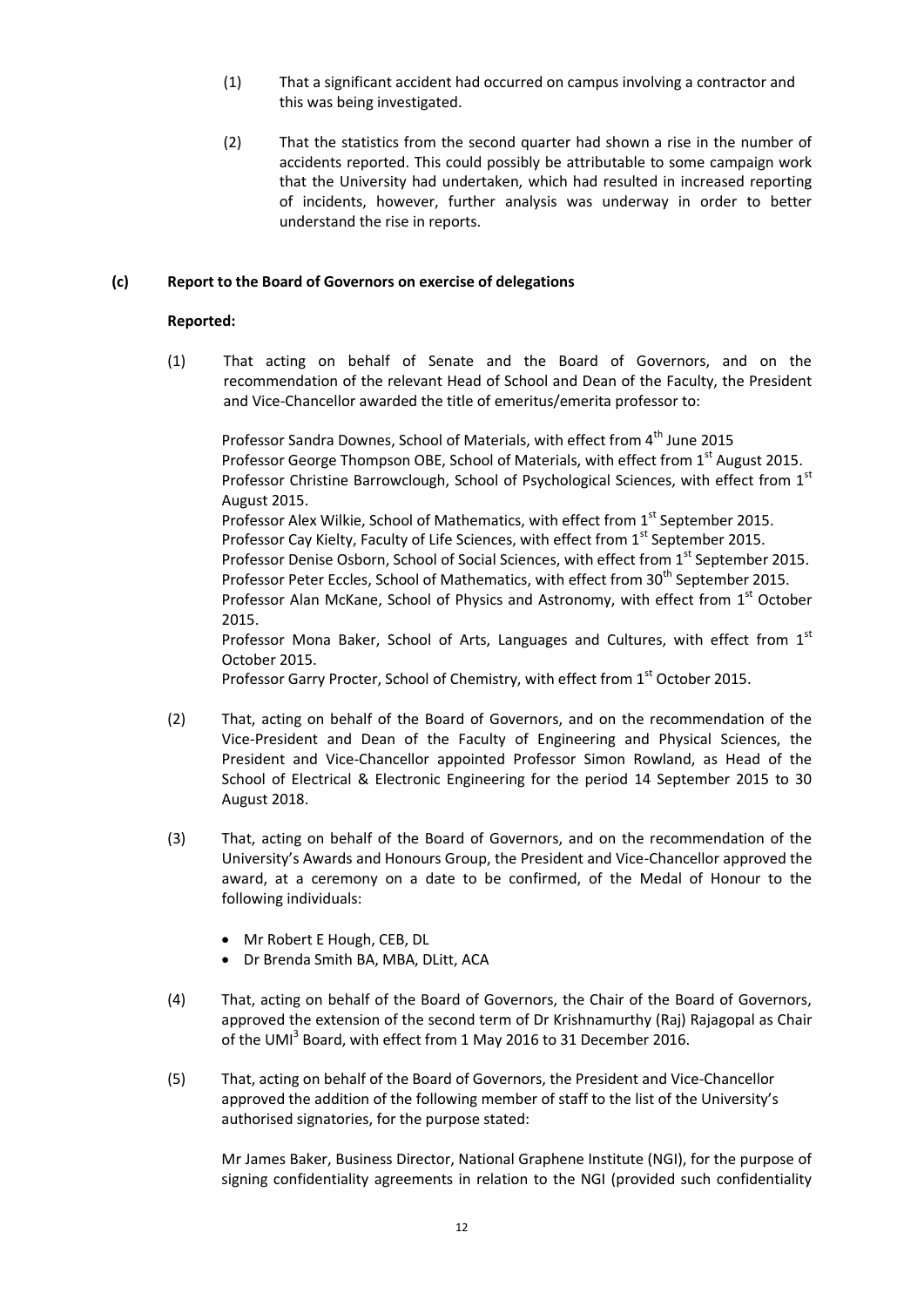agreements are in the standard unchanged template as agreed with the Contracts Team with effect from 10 September 2015).

(6) That pursuant to General Regulation VII.4, the Common Seal of the University has been affixed to instruments recorded in entries 1574 to 1611:

| <b>Seal Orders</b>                                                                                                 |
|--------------------------------------------------------------------------------------------------------------------|
| 1574. Lease relating to Room G31, ground floor and part of first floor, Core Technology Facility                   |
| between the University of Manchester (Tenant) and the University of Manchester Innovation Centre                   |
| Limited (Landlord) (2 copies)                                                                                      |
| 1575. Intermediate building contract between the University of Manchester and Benjamin Armitage                    |
| (Hyde) Limited in relation to replacement of air conditioning and lighting at Sugden Sports Centre (2)             |
| copies)                                                                                                            |
| 1576. Minor works building contract between the University of Manchester and Armitage                              |
| Construction in relation to renewal of lighting and pipework insulation in 30 plant rooms (2 copies)               |
|                                                                                                                    |
| 1577. Shareholders' agreement between the Academics, the University of Manchester and Sci-Tron                     |
| Limited (2 copies)                                                                                                 |
| 1578. Subscription agreement relating to Bioxydyn Limited (1 copy)                                                 |
| 1579. Lease - Opal Hall, Cavendish Street, Manchester between Athena Asset 7 S.A.R.L. (Landlord) and               |
| the University of Manchester (Tenant) (1 copy)                                                                     |
| 1580. Power of Attorney to patent agent Raimonda Karapici, Albania in respect of Allergen Delivery                 |
| Inhibitors (1 copy)                                                                                                |
| 1581. Loan agreement between the University of Manchester and DMIST Research Limited Deed of                       |
| Variation (1 copy)                                                                                                 |
| 1582. Shareholders' agreement between the Academic, the University of Manchester, the Central                      |
| Manchester University Hospitals NHS Trust and Clin-e-cal Limited (1 copy)                                          |
| 1583. Learning Commons Settlement of Release between Wates Construction Limited, Saint Gobain                      |
| Glass, France and the University of Manchester (2 copies)                                                          |
| 1584. Jodrell Bank Project, GPS schedule 2A Contract between the University of Manchester and                      |
| Capita Property and Infrastructure Limited (2 copies)                                                              |
| 1585. Simon Building Improvement works Intermediate building contract between the University of                    |
| Manchester and Ardmac Performance Contracting Limited (2 copies)                                                   |
| 1586. Zochonis Building EEG Refurbishment Intermediate building contract between the University of                 |
| Manchester and Ardmac Performance Consulting Limited (2 copies)                                                    |
| 1587. MBS Precinct Project Lease surrender Unit A4 Spar between the University of Manchester                       |
| (landlord) and James Hall and Company Limited (tenant) (1 copy)                                                    |
| 1588. Intermediate Building Contract between the University of Manchester and Armitage                             |
| Construction re MVU Post Grad Cat 2 Lab Expansion (2 copies)                                                       |
| 1589. Professional appointment documents between the University of Manchester and Benjamin                         |
| Armitage (Hyde) Limited re Sackville Street Building re-wire project (2 copies)                                    |
| 1590. Consultants collateral warranty relating to a project at Fallowfield for student accommodation               |
| between Turner & Townsend Project Management Limited, Mubadala Infrastructure Holdings                             |
| Company Limited and the University of Manchester (3 copies)                                                        |
| 1591. Contract for the provision of engineering and professional consultancy services between Turner               |
| & Townsend Project Management Limited and the University of Manchester relating to a student                       |
| accommodation project (2 copies)                                                                                   |
| 1592. Counterpart Deed of Covenant relating to under lease of part of the 3 <sup>rd</sup> floor (Area 1 and 2) of  |
| Citylabs, Oxford Road, Manchester between Citylabs Limited (Landlord) and the University of                        |
| Manchester (Tenant) (1 copy Area 1 and 1 copy Area 2)                                                              |
| 1593. Counterpart Lease relating to part of the 3 <sup>rd</sup> floor (Area 1 and 2) of Citylabs, Oxford Road,     |
| Manchester between Citylabs Limited (Landlord) and the University of Manchester (Tenant) (1 copy                   |
| Area 1 and 1 copy Area 2)                                                                                          |
| 1594. Counterpart Licence for Alterations relating to part of the 3 <sup>rd</sup> floor (Area 1and 2) of Citylabs, |
| Oxford Road, Manchester between Citylabs Limited and the University of Manchester (1 copy)                         |
| 1595. 100-120 London Road, Manchester. Transfer between Executors of Mrs C E Talbot (deceased)                     |
| and the University of Manchester (1 copy)                                                                          |
| 1596. Deed of Release relating to Quad Buildings between the University of Manchester and UMSS                     |
| Limited as trustee of the University of Manchester Superannuation Scheme (3 copies)                                |
| 1597. Engineering and Construction Contract between the University of Manchester and Connell                       |
| Brothers Limited in relation to demolition works for MECD (2 copies)                                               |
| 1598. Small works contract various University building refurbishments between the University of                    |
| Manchester and Ardmac Performance Contracting Limited (2 copies)                                                   |
| 1599. Roscoe Building Phase Two Ground floor foyer refurbishment intermediate building contract                    |
| between the University of Manchester and Benjamin Armitage (Hyde) Limited (2 copies)                               |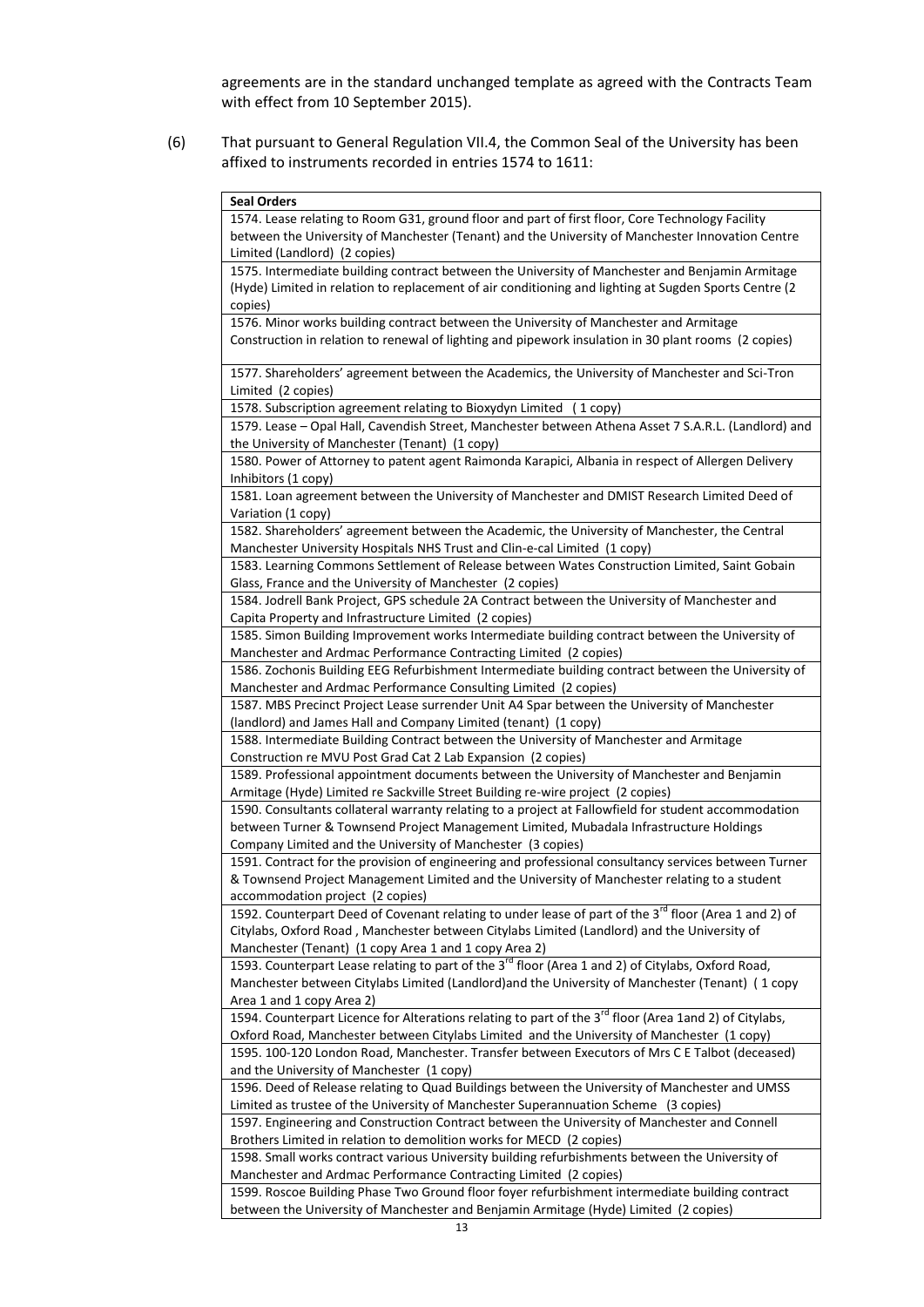| 1600. Leamington House intermediate building contract for damp remediation works and shower            |
|--------------------------------------------------------------------------------------------------------|
| upgrades between the University of Manchester and MBC Building Contractor NW limited (2 copies)        |
| 1601. Memorandum of occupation between Central Manchester University Hospitals NHS foundation          |
| Trust and the University of Manchester (2 copies)                                                      |
| 1602. Masterplan Partnering Framework Agreement between the University of Manchester and               |
| Balfour Beatty Construction Services Limited re MECD (2 copies)                                        |
| 1603. Underlease of Flats 1-12, 14-16 and 12 Denmark Road, Manchester between Sanctuary Student        |
| Homes Limited (Landlord) and the University of Manchester (Tenant) (1 copy)                            |
| 1604. Deed of Covenant relating to premises at Denmark Road, Manchester between the University of      |
| Manchester and Standard Life Assurance Limited (1 copy)                                                |
| 1605. Lease between the University of Manchester (Landlord) and SKA Organisation (Tenant) re SKA       |
| Building at Jodrell Bank (2 copies)                                                                    |
| 1606. Masterplan Partnering Framework agreement between the University of Manchester and Sir           |
| Robert McAlpine Limited (2 copies)                                                                     |
| 1607. ITQ contract documents relating to Michael Smith building - IPSC Project and A V Hill building - |
| Single Cell Project between the University of Manchester and Manchester & Cheshire Construction        |
| Company (4 copies)                                                                                     |
| 1608, Fallowfield Project Sub-Consultant Collateral Warranty between Zerum Limited, the University     |
| of Manchester and Turner & Townsend Project Management Limited (3 copies)                              |
| 1609. Fallowfield Project Sub-Consultant Collateral Warranty between Sheppard Robson Architects        |
| LLP, the University of Manchester abd Turner & Townsend Project Management Limited (3 copies)          |
| 1610. Masterplan Partnering Framework Agreement between the University of Manchester and Laing         |
| O'Rourke plc (2 copies)                                                                                |
| 1611. Engineering and Construction Contract between the University of Manchester and Artez Limited     |
| for the surface replacement of the Lovell Telescope at Jodrell Bank (2 copies)                         |

## **11. Board committee reports**

### **(a) Audit Committee**

**Received:** The minutes of the meeting held on 22 September 2015, including the Annual Opinion of the Internal Auditors, the Corporate Governance and Public Benefit Statements and the University Risk Map and supporting University risk register.

- (1) That the Committee reviewed its annual programme of work and noted that this should provide an opportunity for a thorough review of the risk registers, noting in particular, that the outcome of the Comprehensive Spending Review was a significant area of risk for the University. This might take place at the January meeting of the Committee. Within this annual examination of the risk registers, the Audit Committee should focus on at least two areas, inviting Senior Officers to present on the controls and activities in place to mitigate them.
- (2) That the Committee received a report on disclosures and follow-up work underway under the Public Interest Disclosure Period. An update on the project to provide on-line registers of interest was also provided.
- (3) That the internal auditors had completed five substantive reviews and a followup review of Study Abroad. In addition, as part of the 2014/15 agreed audit programme, Uniac had undertaken a post audit review exercise, to gain assurance that agreed management actions captured within finalised Uniac reports have been fully implemented.
- (4) That the audit of the Construction Partnering Framework ("the Framework") sought to provide independent assurance that the procurement of the involved appropriate competition, was transparent and complied with European Union Procurement Regulations. Uniac provided positive assurances on the processes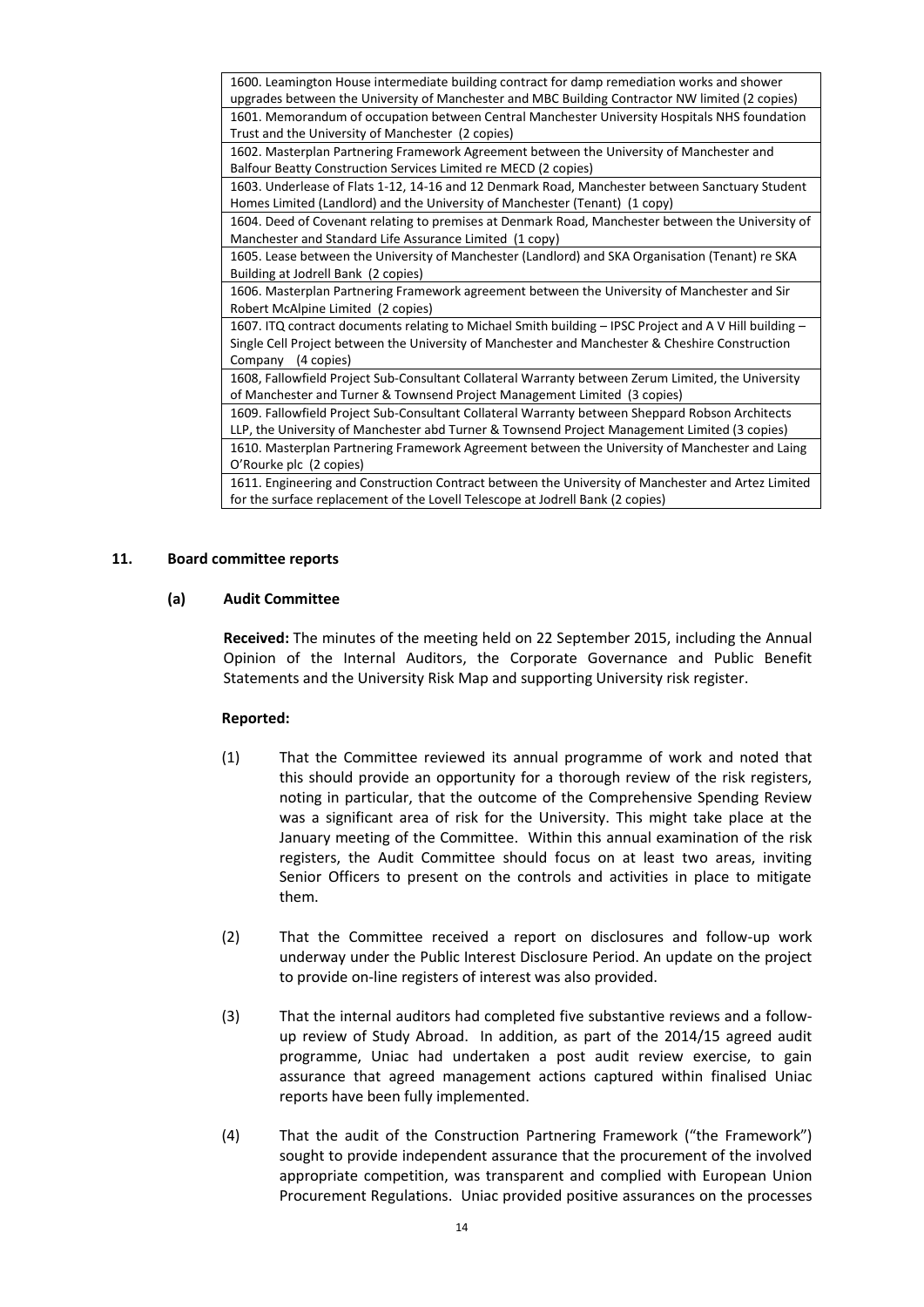used to design, develop and let the framework, and their work demonstrated value for money (which covers a number of factors including and beyond cost) was a core element of the strategy the University developed and, at this point, Uniac were therefore able to offer substantial assurance that the system of internal control and governance was effective. They were also able to offer substantial assurance that the system of internal control was efficient and economic.

- (5) That an internal investigation into allegations of fraud in one School identified significant weaknesses in financial control surrounding academic conferences. The Director of Finance therefore requested an audit in this area to establish if controls over conferences elsewhere in the University are more effective. The audit highlighted a lack of compliance with the University's Financial Regulations (which has a specific section on conferences).
- (6) That in terms of the overall internal audit plan it was noted that a third of the days related to financial audit and data quality, with the remainder focused on other areas as derived from the risk register and the question was posed as to whether the University was content with this balance. Uniac would review the balance of activity with management.
- (7) That the Committee considered the draft internal audit annual opinion, which is prepared for the Audit Committee and the Board of Governors, and provided to HEFCE each year.
- (8) That the external auditors provided their interim conclusions memorandum to the Committee at this meeting. Ernst and Young (E&Y) had completed their planning procedures. Their planned controls procedures (including IT general controls) were almost complete and will be further updated and concluded during September. There were some minor control recommendations (not impacting on their overall position) and they were well advanced in their audit of the subsidiaries. They reported that the entire Finance team had been accessible, open, and amenable to questions and fresh challenges on emerging issues. They also indicated that Finance and IT teams were open to potential improvement ideas.
- (9) That E&Y reported a potential issue in respect of accounting for income that might be recovered under the Research & Development Expenditure Credit ("RDEC"). This was an HMRC scheme intended to provide tax incentives for research and development. As expected, the eligibility of universities to claim was removed by the Chancellor of the Exchequer in his Budget on 8 July 2015. The University has submitted an RDEC claim for c.£13.5 million in respect of the 2012/13 and 2013/14 financial years. Payment was received in August 2015 in respect of these claims. E&Y were minded to agree with BUFDG FRG that a reasonable estimate of the claim for 2014/15 should also be recorded in the 2015 financial statements where there is entitlement and an intention to claim. In terms of the management view, the difficulty was that the likely claim would not be known until the TRAC exercise had been completed, and this made the calculation of an estimate particularly difficult. Although some universities intended to recognise this income, the University was of the firm view that a prudent approach should be adopted and that the income should not be recognised. In considering this, members of the Committee noted that a prudent approach seemed appropriate in circumstances, though it recognised that this would need further consideration between management and the audit team.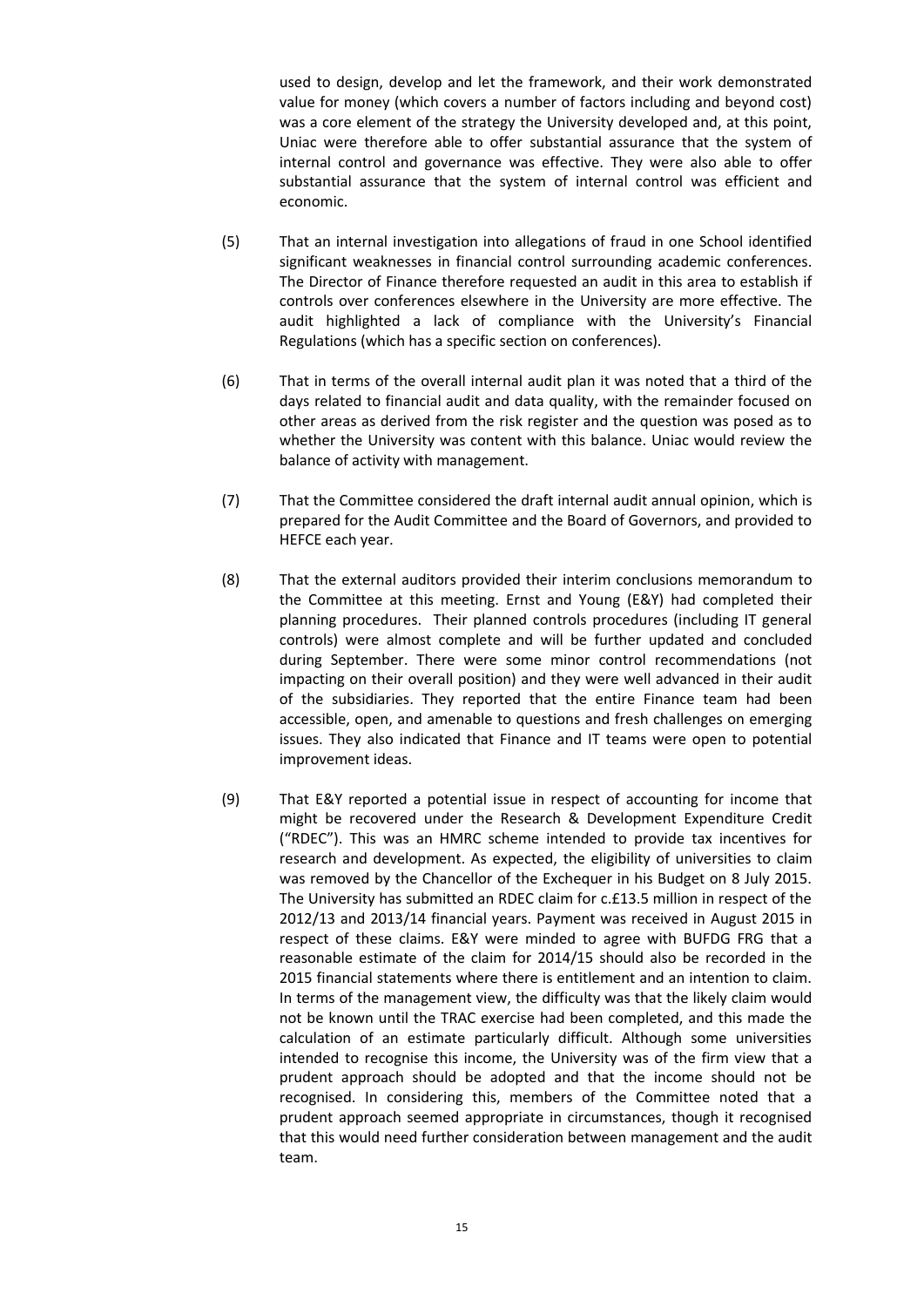- (10) That the Corporate Governance and Public Benefit Statements were reviewed by the Committee and are provided as an Appendix to the minutes.
- (11) That the Committee reviewed the latest iteration of the risk maps and registers and the University Map and underpinning register is provided as an Appendix to the minutes. The Committee noted that while sector level risks were separated from University risks, an analysis of the combined position was not presented within the maps or registers. The Committee appreciated that the funding landscape was particularly uncertain and there was a risk that some of the sectoral issues identified would have a disproportionate effect on the University, given its scale and the level of activity. The risks to the University's financial position are an amalgamation of both pressures in the sector e.g. the outcome of the Comprehensive Spending Review, the capital programme and the ambitious strategic targets agreed. In addition to the maps and registers, the Committee agreed that it would be helpful to see a narrative assessment of the most significant areas of risk. The Committee would revisit the maps and registers in November, and seek to identify further information, where necessary, to support the examination of key areas that it would undertake at the January meeting.

- (1) That in considering the Risk Registers, the Board noted that an additional narrative section on the key areas of risk and their control and mitigation would be helpful in reaching conclusions about the robustness of the risk management framework. This would be developed for the next iteration of registers in January 2016. Additional risks would be introduced, both strategically in respect of the likely impact of the CSR and operationally, in relation to the Prevent duty.
- (2) That the Committee would consider the Risk Registers again at the November meeting, and more intensively at the January meeting, where operational leads would be invited to allow the Committee to assess the mitigation in further detail.

# **(b) Finance Committee**

**Received:** The minutes of 21 September, including the July management accounts and minor revisions to the terms of reference.

- (1) That Finance Committee approved the terms of reference subject to the following amendment:
	- Item 6. To meet according to a pattern devised to fulfil these duties and responsibilities, which normally will require at least four meetings each year. The quorum shall be at least two lay members.
- (2) That an updated business case for acquisition of shares by a debt-equity swap in BGTM Ltd was presented to Finance Committee having been presented to Finance Sub Committee on 15 September. Finance Committee confirmed approval of the debt-equity swap. Finance Committee also noted that they were content with the documentation and what the debt-equity swap represents.
- (3) That Finance Committee received an update on the capital programme and noted the progress that had been made. No projects had been completed since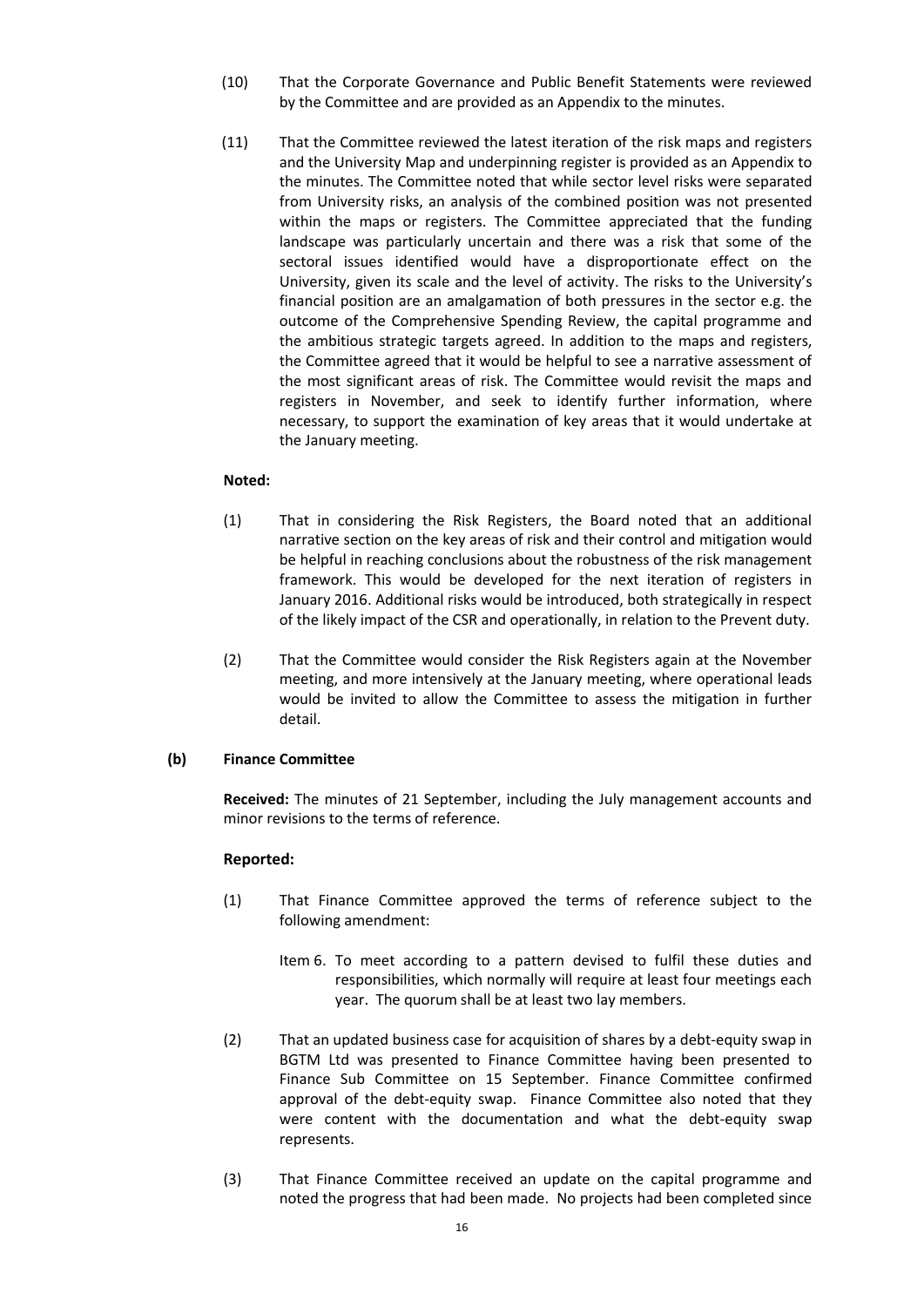the last meeting. It was reported that the problem with the brickwork in University Place that had arisen from faulty expansion joints was due to issues in both design and construction. There has been a proposal for an informal meeting to make progress on finding a remedy.

- (4) That a group has been formed to look at Fossil Fuels investments and will be chaired by the Associate Vice President for Social Responsibility. That Finance Committee resolved to invite the Associate Vice President for Social Responsibility to a future meeting to present the group's work so far. That Finance Committee also resolved to wait until the report from the Associate Vice President for Social Responsibility was received before deciding on the next steps.
- (5) That Finance Committee noted updates on the new Statement of Recommended Practice (SORP) implementation, monthly financial reporting project and financial planning and budgeting project and a year-end debt report.
- (6) That Finance Committee noted the management accounts for the 2014-15 yearend:
	- All figures are subject to audit which is currently ongoing.
	- The year-end surplus was £46.4m, £28.5m favourable to budget. Key factors were: £24.1m additional income across Shared Services; £5.4m higher tuition fees; £5.4m favourable core pay; £3.8m favourable contribution on other activities within the Faculties offset by £6.9m non pay overspends across faculties and £3.2m lower research overhead recovery.
	- The surplus of £46.4m includes year end FRS 17 pension adjustments of £16.6m therefore the underlying surplus is £29.8m which is £0.8m lower than the 2013/14 figure of £30.6m.
	- Cumulative income was £1,005.0m, £63.6m higher than budget and £117.9m (13.3%) higher than prior year.
	- Research income was £257.8m, £15.2m higher than budget and £44.1m (20.6%) higher than prior year.
	- Pay costs were £497.6m, £2.1m adverse to budget. Pay costs (excluding ERVS costs of £0.5m) represented 49.5% of total income compared to 53.1% (excluding ERVS costs of £0.6m) in the prior year, and lower than the budgeted 52.5% (no ERVS costs budgeted).
	- Non-pay costs were £353.7m which is 15.6% (£47.8m) higher than prior year and £10.5m adverse to budget.
	- Cash balances stood at £387.7m which represents an outflow for the financial year of £39.7m but is an improvement on the budgeted figure of £316.5m.

**Resolved:** That the amendment proposed to the terms of reference of the Finance Committee was approved by the Board of Governors.

# **(c) Staffing Committee**

**Received:** That the Board received the minutes of the meeting held on 8<sup>th</sup> July 2015.

### **Reported:**

(1) That a key area of concern for the campus trade unions was the original expectations of the affected staff in joining the redeployment register. The University had, in meetings with the local officers and regional officers, provided assurances that for those circumstances where staff had joined the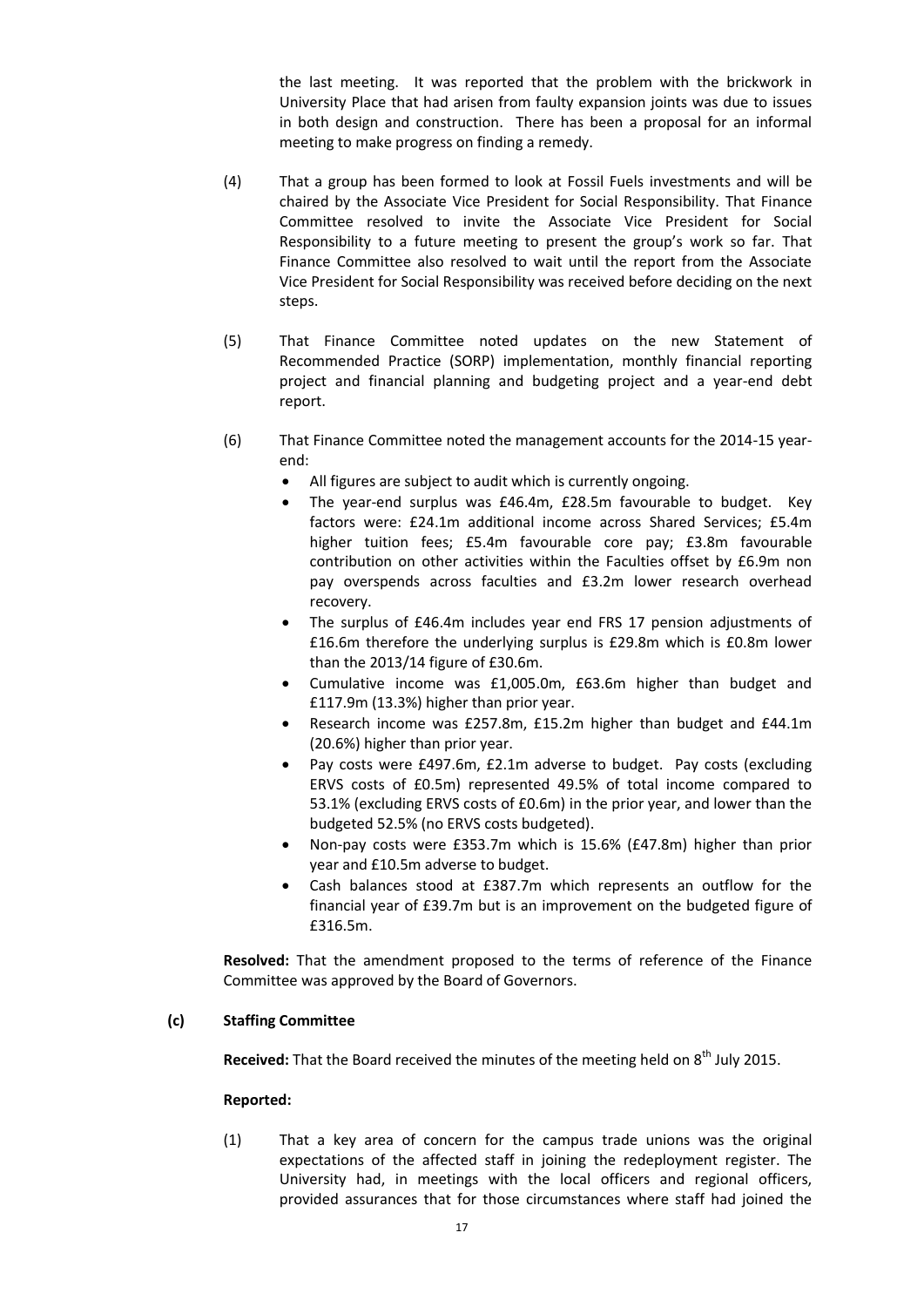redeployment register for reasons outside of restructure (eg. ill-health), different arrangements would apply. The original report of the President and Vice-Chancellor provided for the meeting on  $10<sup>th</sup>$  June 2015, addressed the concerns expressed by the unions.

- (2) The University Panel that would be convened to oversee the process, chaired by the Deputy President and Deputy Vice-Chancellor, would assess each individual position in order to determine the arrangements that should apply.
- (3) That in discussing the proposals and the papers from the campus trade unions the Staffing Committee sought confirmation from the University that the correct process had been followed. The Committee also agreed that an audit trail of communications with the unions in relation to the proposal should be produced and circulated, and that the Chair of the Staffing Committee should respond in detail to the representations made by the unions (the response of the Chair is provided in the Appendix).
- (4) That the Staffing Committee was satisfied that there was a financial and strategic need to proceed with the proposals and that the correct procedures have been followed in accordance with Statute XIII and Ordinance XXIII.
- (5) That the Committee was assured that all of the current cohort of staff who were within the scope of these proposals would be offered a voluntary severance package, the terms of which are currently subject to consultation.
- (6) That the Staffing Committee was satisfied that it was not appropriate for it to consider or scrutinise past restructures or the reasons why individual staff members are on the redeployment register. The Committee was satisfied that individual circumstances would be taken into account, if necessary and appropriate, during the individual consultation stage.
- (7) That the Staffing Committee received assurances that the work being undertaken by those who are at risk was short-term or super-numerary. If this work is required, then this will have to be budgeted for and a role created, based on an appropriate business case.
- (8) That the Staffing Committee has, in the course of its deliberations, given full and proper consideration to the issues including possible alternatives to redundancy.
- (9) That only those "Staff at risk" who did not wish to take up the offer of voluntary severance would be referred to the Panel, and it would then be for the Panel, taking account of any relevant individual circumstances, to determine whether redundancy should follow.
- (10) That the recommendation arising from the meeting in relation to the voluntary severance scheme had been considered and approved by the Board of Governors on 8<sup>th</sup> July 2015. The Board of Governors had resolved, noting the Committees careful and detailed consideration of the representations made by campus trade unions and in respect of the assurances provided by the University, that it would be appropriate to authorise the institution of Part III of Ordinance XXIII which details the procedure of further consultation with affected staff and which is necessary to effect the proposed redundancies if necessary. In providing this authorisation, the Board noted that Part III will not be instituted until all those at risk have been offered a voluntary severance scheme, the terms of which are currently subject to consultation. The Board further agreed that the Chair of the Board and Chair of the Staffing Committee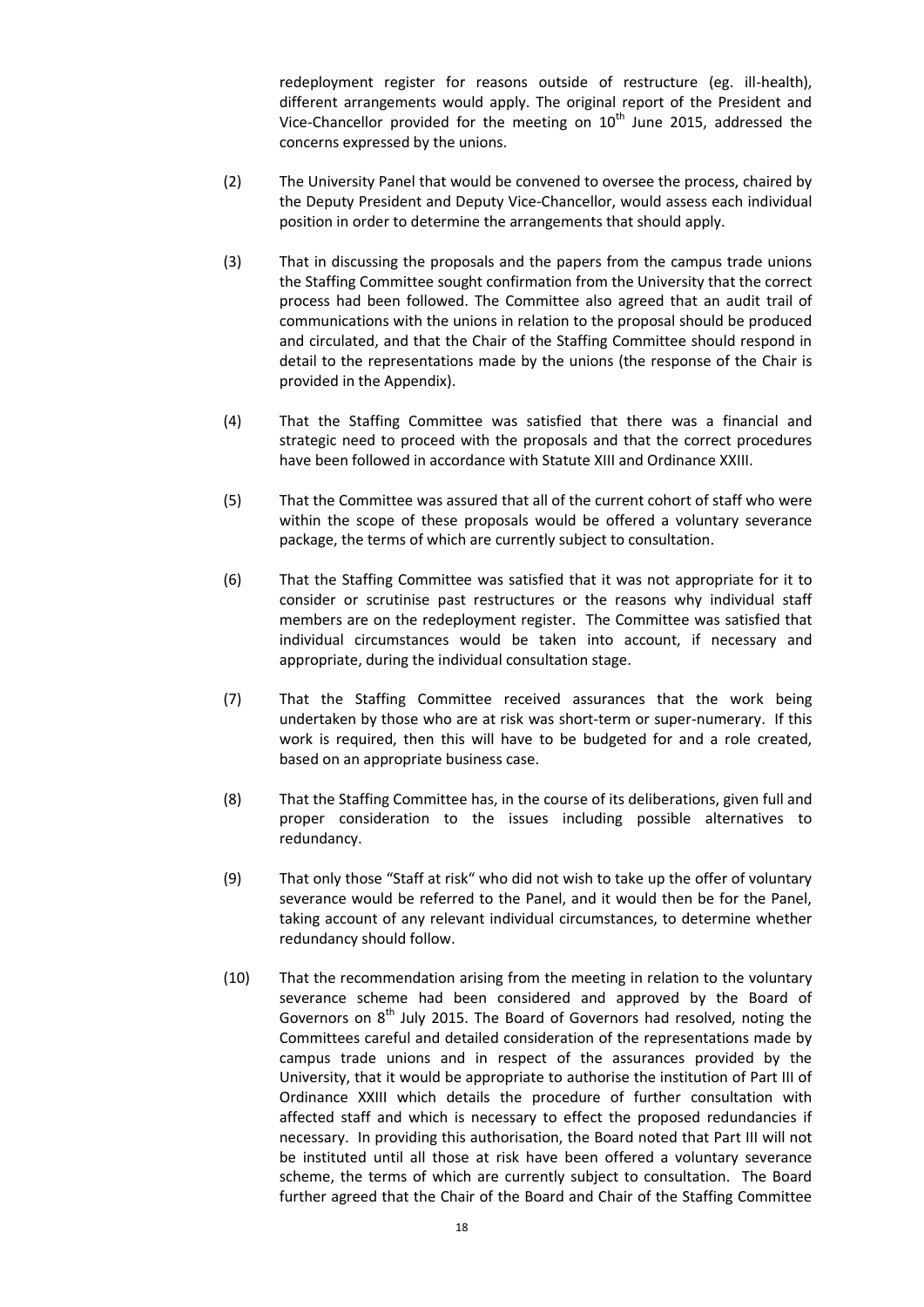may decide following the conclusion of collective consultation with the Trade Unions and the operation of the voluntary severance scheme, that the institution of Part III should not proceed without further approval.

(11) That the Staffing Committee had received an update on the announcement of proposals for the Transformation of IT Services and the details of any redundancy procedures that would be proposed for staff identified as "at risk" within this process, noting that the Staffing Committee's consideration of these issues had been reported to the Board in July 2015.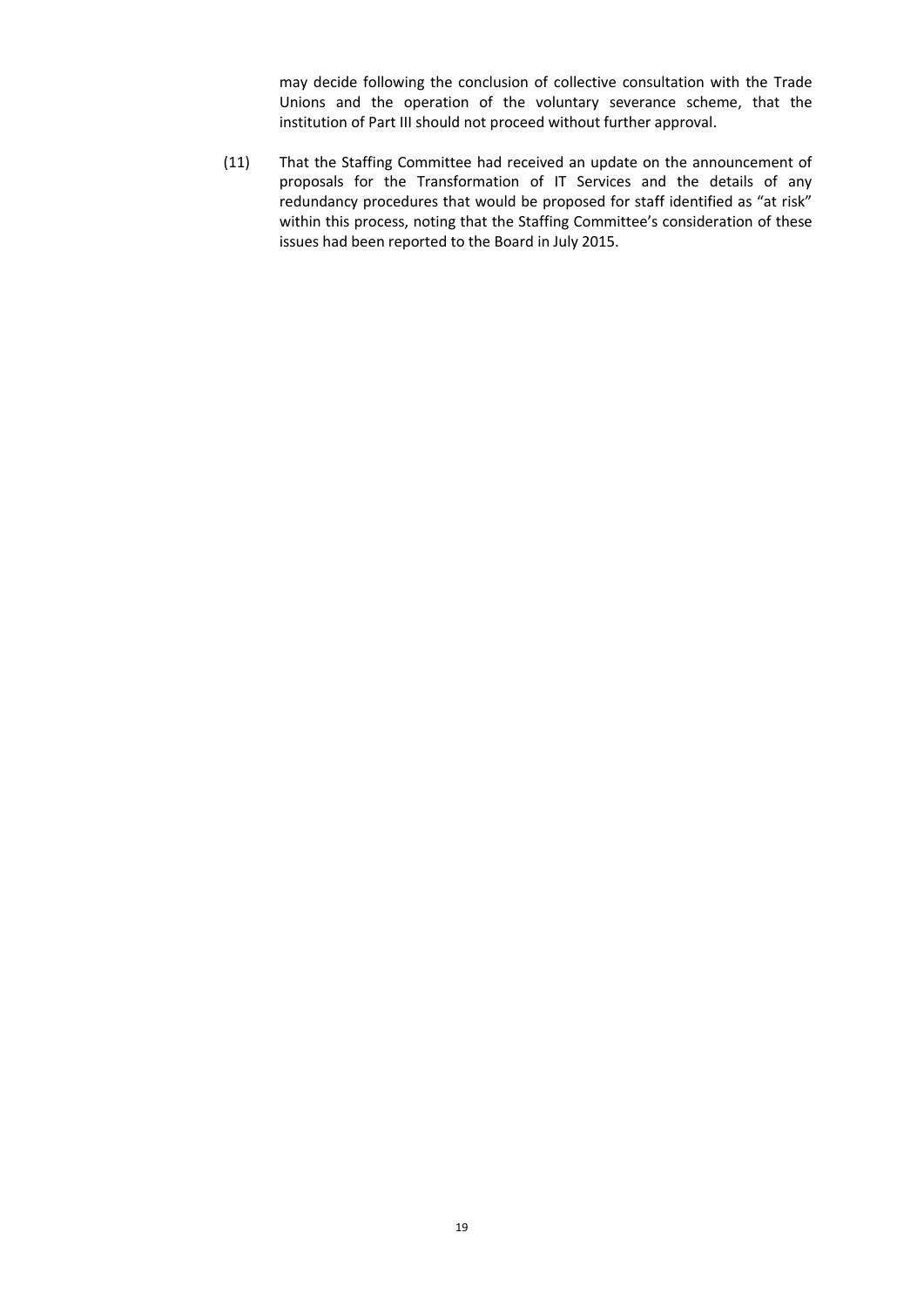## **12. PRC**

**Received:** A report on the matters considered at the meeting held on 7 July 2015 and a verbal report on those matters considered on 6 October 2015.

- (1) That at its meeting on 7 July 2015, the Committee considered the draft management accounts as at the period ended 31 May 2015 and the 2014/15 rolling forecasts based on actual results to May 2015. The Committee noted that new accounting rules meant that the future reporting of research income would be very volatile and it would be difficult to benchmark across the sector. There were no further details to date about cuts to the 2015/16 HEFCE budget. The Committee also received the Minutes of the Finance Sub-Committee meeting held on 23 June 2015.
- (2) That at its meeting on 7 July 2015, the Committee approved the recommendations for non-standard tuition fees to apply in 2016/17 and that the Director of Distance Learning should develop a set of principles for approval by Finance Sub-Committee / PRC to apply in the determination of the tuition fees for all distance learning provision.
- (3) That at its meeting on 7 July 2015, the Committee considered the final draft of the refresh of Manchester 2020 and agreed to recommend it to the Board of Governors for approval at its meeting on 8 July 2015. The document had been produced following consultation across the University, including consideration at PRC on 12 May 2015, a strategic briefing with members of the Board on 10 June 2015, and deliberations at Senate on 24 June 2015. The final draft incorporated changes which had arisen from the consultation, and built on new or revised strategies including those for research, teaching, social responsibility and internationalisation and the Communications and Marketing Plan. The key changes included the following:
	- **More emphasis throughout the text on ambition, focus and distinctiveness.**
	- A new KPI 1 relating to 'global standing', which incorporated the Shanghai Jiao Tong measure as well as other international league tables.
	- A new additional KPI relating to postgraduate research-to-staff ratios and postgraduate research completions.
	- Removal of explicit references to 2015.
	- Combining Enabling strategies 3: Managing information and 7: Quality processes into a new single Enabling strategy 6: Quality services.
	- **Incorporating Enabling strategy 8: Environmental sustainability into Goal three.**
- (4) That at its meeting on 7 July 2015, the Committee considered a report summarising the data in the Destinations of Leavers from Higher Education survey (DLHE) reporting on the destinations of 2013/14 graduates, using the Times methodology. The data would be used to measure progress for 2014/15 against the high level KPI: "By 2020, to achieve a positive graduate destinations rate of at least 85% (as measured six months after graduation in the Destinations of Leavers from Higher Education survey), ensuring that the University is ranked in the upper quartile of the Russell Group institutions on this measure." Overall, 78.5% of UK, first degree graduates had progressed to a positive destination six months after graduation, compared with 75.7% in 2013/14 and 71.8% in 2012/13. This represented continuing significant progress against the overall 2020 target. Wider sector data was not yet available to allow analysis of the sector ranking. It was also noted that over 93.9% of respondents were in work or study, up from 92.3% the previous year. At the same meeting, the Committee received data on full-time undergraduate, postgraduate taught and postgraduate research applications for entry as at 26 June 2015 compared to 27 June 2014. The Committee noted that Home postgraduate taught recruitment continued to prove challenging in spite of the Postgraduate Support Scheme bursaries. There was an increase in acceptances from overseas postgraduate taught applicants. China remained the largest provider of